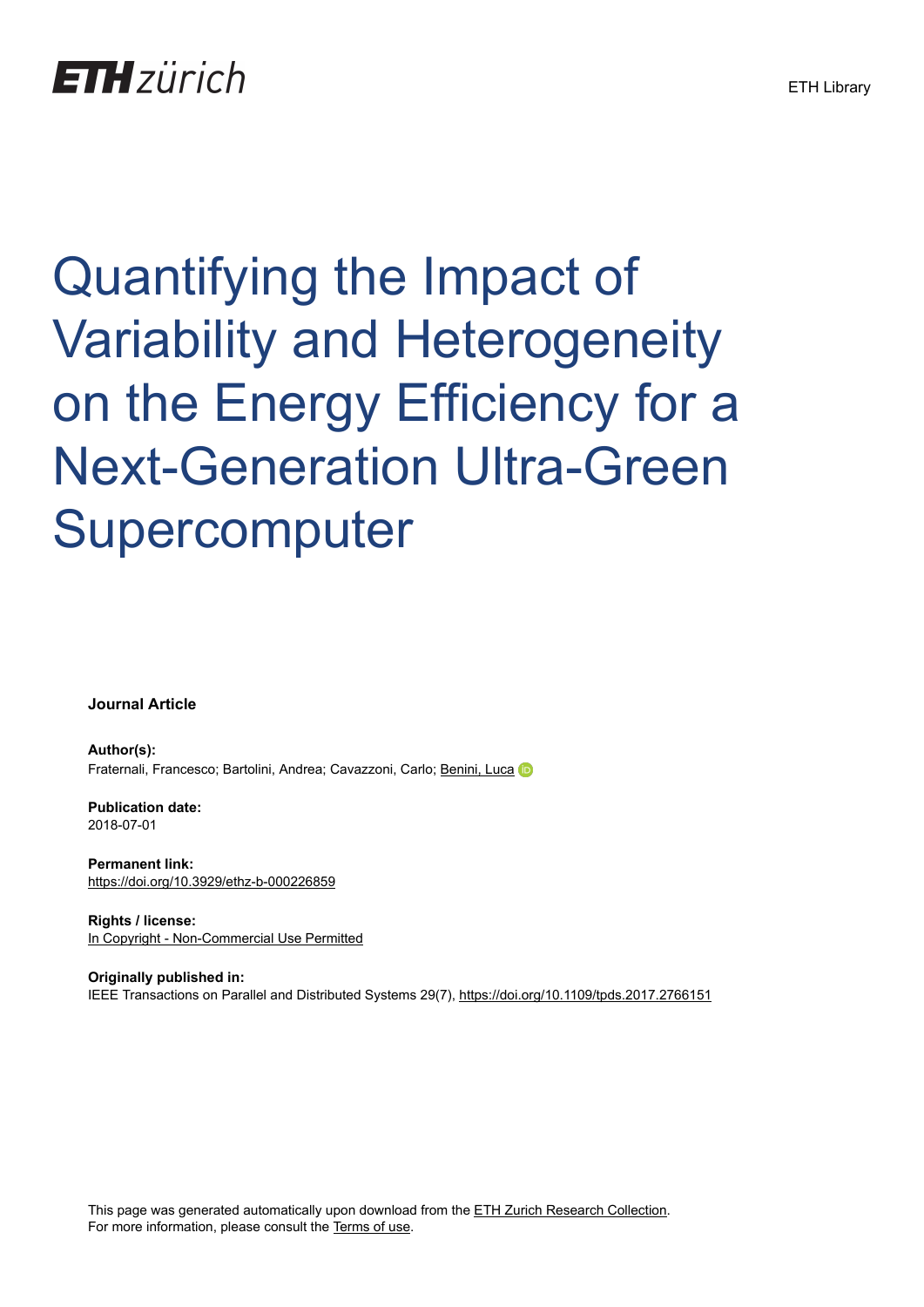This is the post peer-review accepted manuscript of:

F. Fraternali, A. Bartolini, C. Cavazzoni and L. Benini, "Quantifying the Impact of Variability and Heterogeneity on the Energy Efficiency for a Next-Generation Ultra-Green Supercomputer," in IEEE Transactions on Parallel and Distributed Systems, vol. 29, no. 7, pp. 1575-1588, 1 July 2018. doi: 10.1109/TPDS.2017.2766151

The published version is available online at: <http://ieeexplore.ieee.org/stamp/stamp.jsp?tp=&arnumber=8081827&isnumber=8383623>

© 2018 IEEE. Personal use of this material is permitted. Permission from IEEE must be obtained for all other uses, in any current or future media, including reprinting/republishing this material for advertising or promotional purposes, creating new collective works, for resale or redistribution to servers or lists, or reuse of any copyrighted component of this work in other works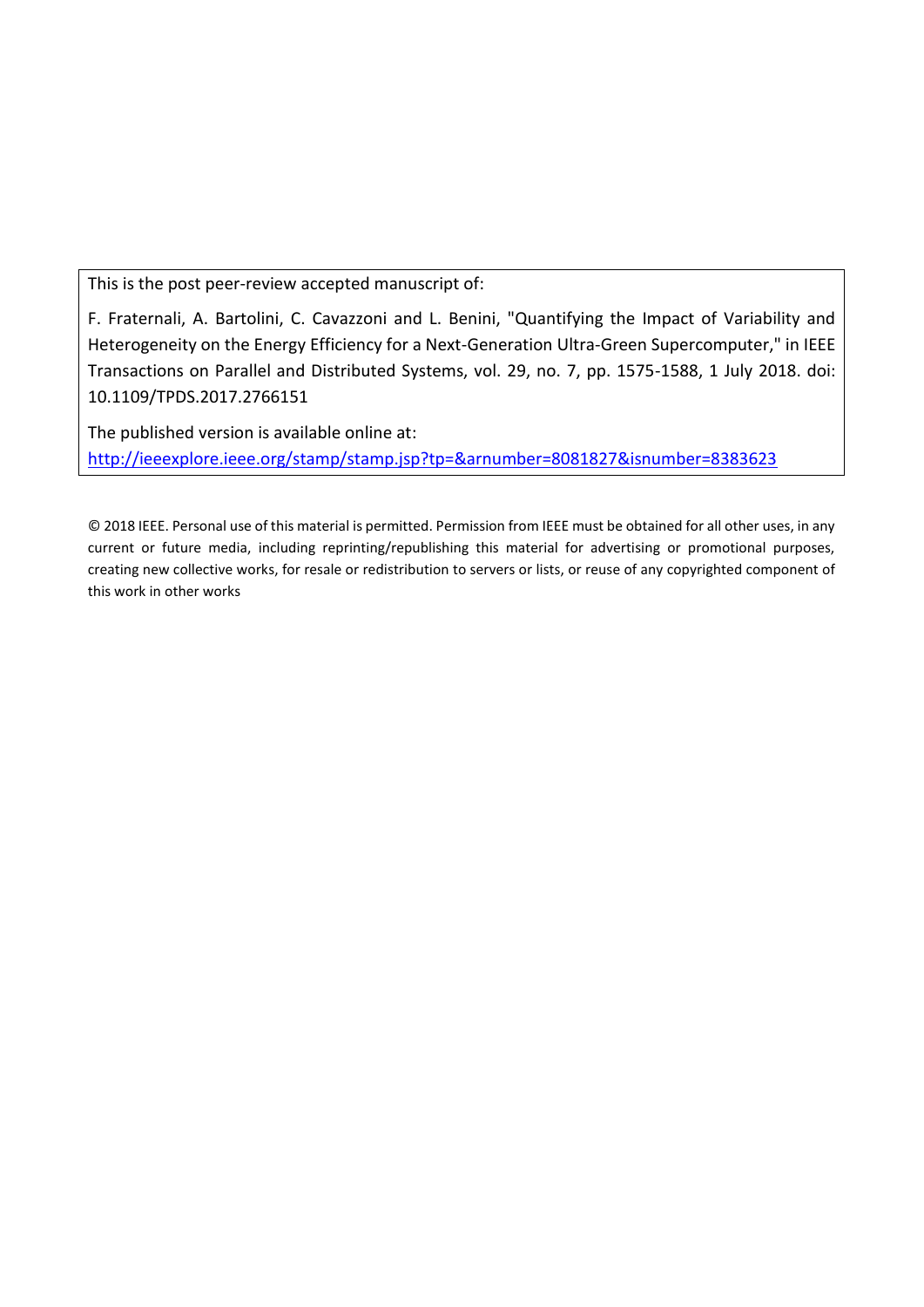# Quantifying the Impact of Variability and Heterogeneity on the Energy Efficiency for a Next-Generation Ultra-Green Supercomputer

Francesco Fraternali, Andrea Bartolini, Carlo Cavazzoni, Luca Benini, *Fellow, IEEE*

**Abstract** —Supercomputers, nowadays, aggregate a large number of nodes featuring the same nominal HW components (eg. processors and GPGPUS). In real-life machines, the chips populating each node are subject to a wide range of variability sources, related to performance and temperature operating points (i.e. ACPI p-states) as well as process variations and die binning. Eurora is a fully operational supercomputer prototype that topped July 2013 Green500 and it represents a unique 'living lab' for next-generation ultragreen supercomputers. In this paper we evaluate and quantify the impact of variability on Eurora's energy-performance tradeoffs under a wide range of workloads intensity. Our experiments demonstrate that variability comes from hardware component mismatches as well as from the interplay between run-time energy management and workload variations. Thus, variability has a significant impact on energy efficiency even at the moderate scale of the Eurora machine, thereby substantiating the critical importance of variability management in future green supercomputers.

**Index Terms** —Green500, High-Performance Computing, Hardware Variability, Energy-Efficient Software Design, Energy-Aware Computing, Green Supercomputer, Heterogeneous Supercomputer, Dynamic Resource Management, Hardware Accelerator, DVFS.

X

**1 I NTRODUCTION**

**W** HILE integrated computing architectures are facing<br>the performance benefits of technology scaling, the demand HILE integrated computing architectures are facing Power/Thermal/Utilization walls that are limiting for more powerful supercomputers continues to increase. TOP500 rankings in the last twenty years show an exponential growth of peak performance that is predicted to enter the ExaFLOPS ( $10^{18}$ ) at the latest by 2023 [2]. Today's most powerful supercomputer, TaihuLight, reaches 93.01 PetaFLOPS with 15.37 MW of power dissipation whitout event considering the cooling infrastructure. This data shows that exascale supercomputers cannot be built by simply expanding the number of processing nodes and leveraging technology scaling, as power demand would increase unsustainably (hundreds of MW of power). According to [4], an acceptable value for an Exascale supercomputer is 20 MW. To reach this target, current supercomputer systems must achieve an energy efficiency "quantum leap", pushing towards a goal of 50 GFLOPS/W. With the aim to push supercomputers to improve energy efficiency, the Green500 list ranks Top500 supercomputers by their energy efficiency [3]. In contrast with TOP500, the Green500 list looks into an energy efficiency metric, the GFLOPS per Watt (GOPS/W), for computers "big enough" to be considered supercomputer-class, i.e. passing the threshold of being part of Top500. From the Green500 perspective,

the current fastest supercomputer (TaihuLight) delivers only 6.05 GFLOPS/W. It is clear that the design offuture exascale machines must take energy efficiency as a primary design goal and address the challenges coming from power bounds in direct manner, not just as an afterthought. Variability is one of the key challenges that must be addressed when designing a green supercomputer. This is especially true because energy efficiency boosters like voltage scaling and aggressive power management have a quite dramatic impact on variability [5], [7]. Process variation is the deviation of transistor parameters from their nominal design values, which is caused by both systematic (e.g., lithographic inconsistencies) and random effects (e.g., varying dopant concentrations) [25]. Variation effects have been proven to worsen with the process scaling [7]. After silicon fabrication, providers use speed binning [6] to cluster in the same product family devices that share similar performance and silicon quality and to sell them with the same nominal speed. Even if this mitigates the end-user product variability, in a supercomputer that includes thousands of CPUs of the same bin the effect of process variability can become relevant. In addition to process variability, the same device can operate at different frequency and voltage levels (DVFS, ACPI states) [9]. The Linux operating system does this by mean of SW governors. The default one is called "ondemand" and it adapts the frequency to the CPU load [10]. In Intel machine this governor is called "intel \_pstate" and has a similar behavior. Even more than with just advanced fabrication technologies, green supercomputers will achieve high energy-efficiency (GFLOPS/Watts) at the architectural level, by exploiting HW heterogeneity as they embeds in the computing node parallel accelerators. Looking at the top 20 most energy efficient supercomputers according to the June 2016 green500 list, it can be observed that 19 over

<sup>•</sup> *F. Fraternali, A. Bartolini and L.Benini are with the Department of Electrical, Electronic and Information Engineering (DEI), University of Bologna, Italy.*

*E-mail:* { *francesco.fraternali, a.bartolini, luca.benini*} *@unibo.it* • *A. Bartolini and L. Benini are with the Integrated Systems Laboratory,*

*ETH Zurich, Switzerland. E-mail:* { *barandre, lbenini*} *@iis.ee.ethz.ch* • *Carlo Cavazzoni is with SCAI, CINECA, Italy. E-mail: c.cavazzoni@cineca.it*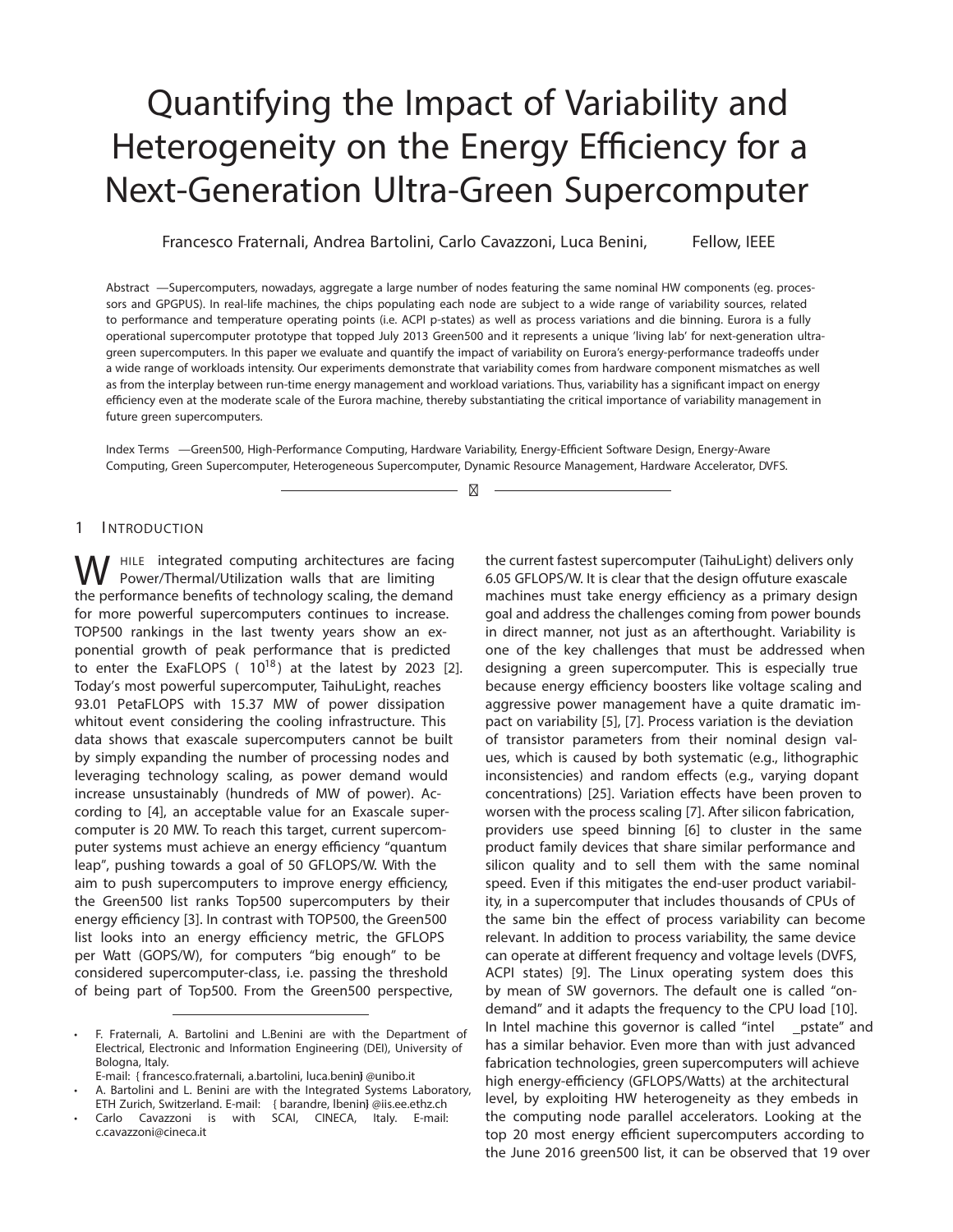20 supercomputers use a heterogeneous design composed by a data-parallel accelerator (NVIDIA GPU, AMD Firepro, PEZY-SCnp), while one (TaihuLight) embeds as processing core a custom designed many-core CPU based on RISC cores. In addition HW accelerators have the capability of changing operating state to trade-off performance with power. This opens interesting design points when a hybrid workload runs on heterogeneous HW. More than 86% of TOP500 supercomputers are based on a scalable architecture where a "node" is replicated many times and in almost 90% of today's supercomputers the node embeds x86 CPUs. Moreover 80% of nodes use Intel Xeon E5 series (36.8% SandyBridge, 15.2% IvyBridge and 28% Haswell) components. Almost the entire TOP500 supercomputers (94.4%) use Linux O.S. Finally supercomputers run a wide variety of workloads and scientific computational kernels and thus are affected by software variability which can impact the overall energy-performance trade-off.

The Eurora Supercomputer prototype, developed by Eurotech and Cineca [16] has ranked first in the Green500 list in July 2013, achieving 3.2 GFLOPS/W on the Linpack Benchmark with a peak power consumption of 30.7 KW, and improving by almost 30% the performance of previous green supercomputers. Eurora has been supported by PRACE 2IP project [20] and it serves as testbed for next generation Tier-0 systems. Its energy efficiency performance is achieved by adopting a heterogeneous architecture and a direct liquid cooling system that enables hot water cooling, that is suitable for hot water recycling and free-cooling solutions [18]. For its characteristics Eurora is a perfect vehicle for testing and characterizing next-generation "greener" supercomputers. As the majority of Supercomputers, Eurora nodes embeds NVIDIA Kepler GPUs and Intel Xeon Phi accelerators, uses Intel Xeon processors with linux O.S.

#### **1.1 Contributions**

In this paper we analyze the impact of different variation sources (HW and SW) on Eurora in terms of performance and energy metrics. We show that the whole system has significant optimizations margins and that optimization has a sizable impact at the scale of the entire supercomputer. The main contributions of the paper are:

- We measured up to 15% of energy variation among nodes at the same operating condition and under the same workload. This amount of variability is measured on a relatively small system with just 32 nodes, and thus is expected to increases in larger systems and more advanced technology nodes.
- In real supercomputer applications we measure 27% energy saving w.r.t. the default turbo mode for the CPUs devices and 26% energy saving in the GPUs accelerators w.r.t. the maximum running frequency.
- We quantify that optimal voltage and frequency operating point selection (VFS) can lead to an energy saving ranging between 18% and 50% by using the only CPUs devices and a further 17% energy saving by extending the optimal VFS selection to the GPUs accelerators. These results point out that the vast majority of workloads achieve significantly higher energy efficiency when they do not run at peak

performance. Hence, new management strategies for allocating machine resources to workload are needed for energy-constrained supercomputers at the expense of pure performance.

We measure a further improvement up to 6% in the energy efficiency by applying the optimal VFS on both CPUs and GPUs on hybrid workloads. Hence, we further show that to reduce the energy of the system the highest CPUs and GPUs speed are not the best option and only an application dependent operating point configuration for both GPUs and GPUs gives the best energy efficiency.

#### **1.2 Related Work**

In the last decade, variability has been widely studied in computer-architecture, VLSI and EDA fields on the hardware and software viewpoints. Authors in [29], review the literature for reliability and process-variation aware VLSI design to find that the design of reliable circuits with unreliable components is a significant challenge that is likely to remain relevant for all circuit designs from now on. Other industrial players like TI and IBM adopts reliability-aware design methodologies at various stages of the design process [48]. Authors in [28] show that in order to account for parameter variations during the design phase, the designers will endure an average of 11% increase in area. On the software side, process variation has also been deeply investigated and several countermeasures and approaches have been studied and implemented. As an example, authors in [8], [11] show that operating system can be designed to take advantage of process variation to differentiate the peak performance of processing elements while ensuring the same target lifetime of the device.

In addition, Paterna et al. propose an ILP formulation to minimize the energy consumption of a multimedia multicore platform affected by variability [12], [13]. Sharing the same assumption Rudi et al. introduced an ILP formulation which can couple thermal prediction with hardware heterogeneity to optimize the overall system performance under thermal constraints [23]. The techniques presented in [32] rely on the characterization of the power consumption measured by B. Balaji et al in [38] that uses detailed power measurements to show the part to part variability for a variety of representative single-threaded and multithreaded application workloads. Balaji utilizes six Core i5-540M laptop processors and the Linux userspace CPU governor to control four out of a total of ten available frequencies 1.2Ghz (lowest),1.73Ghz, 2.13Ghz and 2.63Ghz (highest). In the results, they measured processor power variation of 7-17% depending on configuration and application between identical processors at the same frequency of operation. [38] shows that commercial multiprocessors are affected by process variability and it is not clear how this will impact the final performance and energy efficiency of a large scale HPC system which integrates a large number of them. Indeed, the exascale system [2] will likely contain hundreds of thousands of nodes and billion-way parallelism and authors in [36], [37] are pointing out the importance of variability modeling for large scale clusters. In particular, they find that inter-node variability in homogeneous clusters leads to different models and for high-fidelity cluster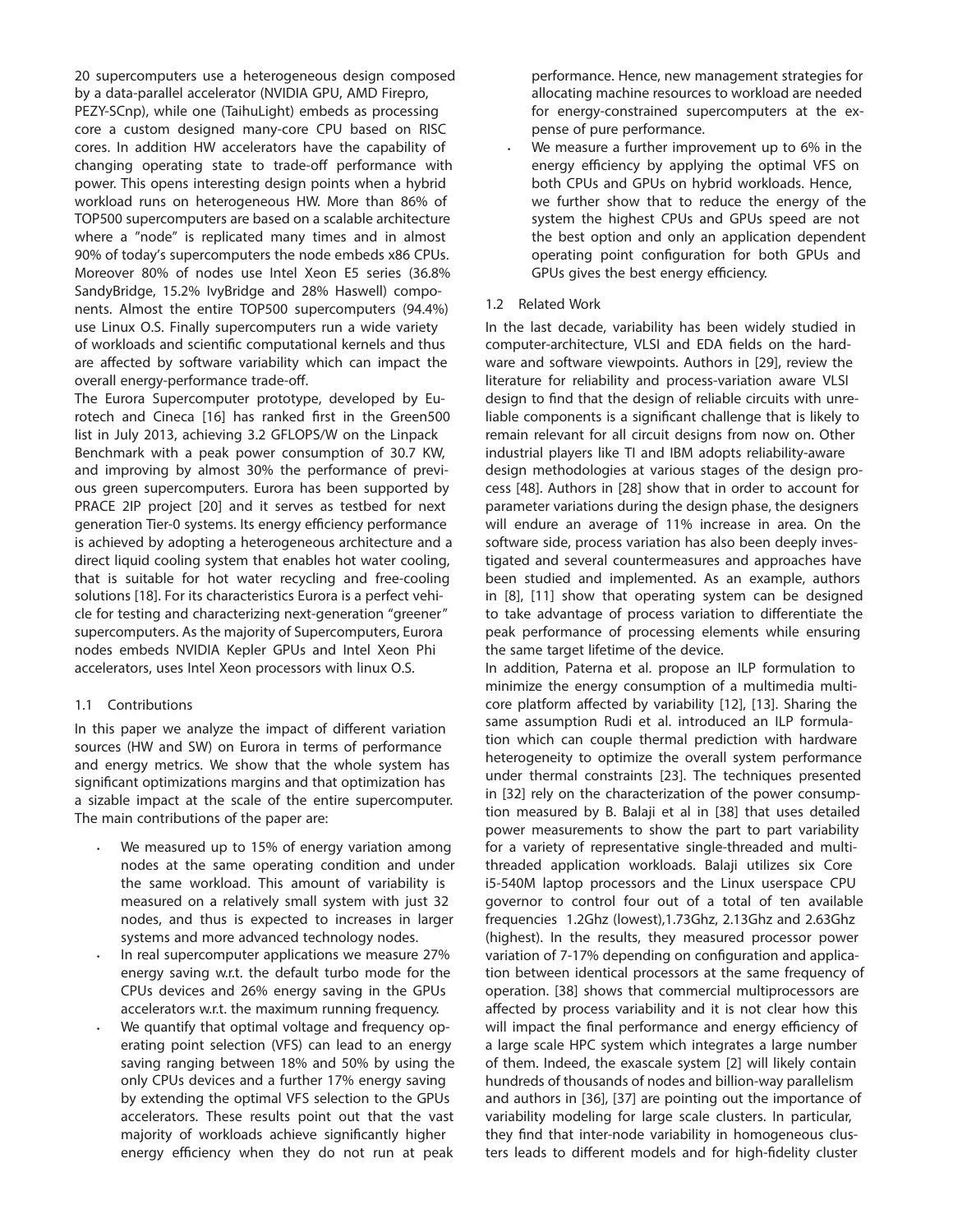power models, the choice of model predictors will vary from node to node. Indeed, by simply multiplying the power prediction of a single node with the number of nodes in a cluster, it could yield to a worst-case dynamic range errors up to 150%. Increasing system size bring a complementary challenge on power and energy availability and costs, with projected systems expected to consume tens of mega-watts of power [40]. To overcome this problem, Torsten et al. discuss in [39] existing node power variations in two real HPC homogeneous systems. They introduce three energysaving techniques and quantifies possible savings for each technique. Energy saving results are based on simulation and in the best theoretical case a combined savings of the two best practical techniques show an energy saving ofjust  $0.5\%$ 

Hence, to address the mentioned power and energy efficiency problem, authors in [33] and [34] exploit the variations in manufacturing processes that cause the transistors on each chip to differ resulting in many-core chips being inherently heterogeneous. In-fact, due to process variations, frequency and power consumption profiles of cores can span a wide range and this make optimal scheduling of applications under a power budget computationally difficult. In particular, authors in [33] propose an integer linear programming (ILP) based approach for selecting optimal configuration of a chip showing savings in energy consumption on an average of 26% and 10.7% for two HPC mini-applications. Analogously, [34] proposes a scheduling framework using ILP, which enables efficient scheduling based on the application, the properties of the chip, and power and performance constraints. Results show that their framework finds configurations that are up to 2.5 times faster than the ones obtained from simple heuristics. Both the mentioned works are based on the use of Sniper Multicore Simulator [49] for simulating chips with heterogeneity. Validations of the Sniper simulator [49] against real hardware show average absolute errors within 25% for a variety of multi-threaded workloads. All these works are based on simulation results. A detailed assessment of the impact of variability on power and energy in a real large-scale highperformance computing (HPC) system is currently missing in the open literature. In recent times, the new dominating trend in energy-efficient HPC is toward heterogeneous architectures coupling processors with accelerators (typically GP-GPUs). The importance of heterogeneity at the architectural level is claimed by [35] that stresses the need for architectures that can tolerate application variability without performance loss in a Warehouse-Scale Computer (WSC). Presenting a detailed micro-architectural analysis of live data-center jobs, measured on more than 20,000 Google machines over a three year period, and comprising thousands of different applications, [35] found common lowlevel functions (datacenter tax), which show potential for specialized hardware in a future server SoC and making heterogeneous architectures also beneficial in the server domain.

To the authors' knowledge the work presented in this paper is the first open study on the impact of variability and heterogeneity on the energy efficiency of a full-scale green supercomputer. Typically, manufacturers are the only owner of such information and it is non-trivial to find variability



Figure 1. Eurora architecture

investigation even on single devices. A similar attempt has been pursued by the author in [45], but the variability has been quantified only on general-purpose CPUs and hence, it is missing the accelerators part to include the whole supercomputer.

In the remainder of the paper, Section 2 presents an overview of the Eurora Platform, Section 3 provides a taxonomy of the variation sources in a supercomputer system and Section 4 shows the workloads and tests for our characterization. Finally, Section 5 shows the results obtained and the conclusions and future work are reported in Section 6.

# **2 E URORA**

The Eurora system consists of a half-rack containing 8 stacked chassis, each of them designed to host 8 node cards and 16 expansion cards (see Fig. 1). The node card is the basic element of the system and consists of 2 Intel Xeon E5 series (SandyBridge) processors and 2 expansion cards configured to host an accelerator module. One half of the nodes use E5-2658 processors including 8 cores with 2.1 GHz clock speed (Max Turbo Frequency 2.8 GHz), 20 MB caches, and 95 W maximum TDP. The rest of the nodes use E5-2687W processors including 8 cores with 3.1 GHz clock speed (Max Turbo Frequency 3.8 GHz), 20 MB caches, and 150 W maximum TDP. The accelerator modules can be Nvidia Tesla (Kepler) with up to 24 GB of GDR5 RAM and up to 2 TFlop peak DP and 250 W TDP, or, alternatively, Intel MIC KNC with up to 16 GB of GDR5 RAM and up to 1.4 TFlop peak DP and 245 W TDP.

Each node of Eurora runs a SMP CentOS Linux distribution version 6.3. The kernel is configured with NOHZ function disabled, hyper threading HW support disabled and ondemand power governor [10]. The linux governor allows users with specific rights to change at run-time the clock frequency of each CPU by writing the target frequency value in the */sys/dev*. The clock frequency of GPUs can be scaled at run-time too by mean of specific APIs of the NVIDIA driver. This mechanism can be exploited to precisely control the frequency of the studied system and it has been used to perform the analysis as described in the following sections. Eurora interfaces with the world through a dedicated *login node*, physically positioned outside the Eurora rack. This node executes the batch job dispatcher (PBS) [46] and connects to the same shared file system directly accessible from all the computing nodes. In this paper, we encapsulated our tests in PBS jobs so that we can exploit the job dispatcher features to exclusively test all the nodes of Eurora while running in a production environment. We remark that all these settings are quite commonplace for high-performance supercomputers.

Eurora features an integrated and low-overhead monitoring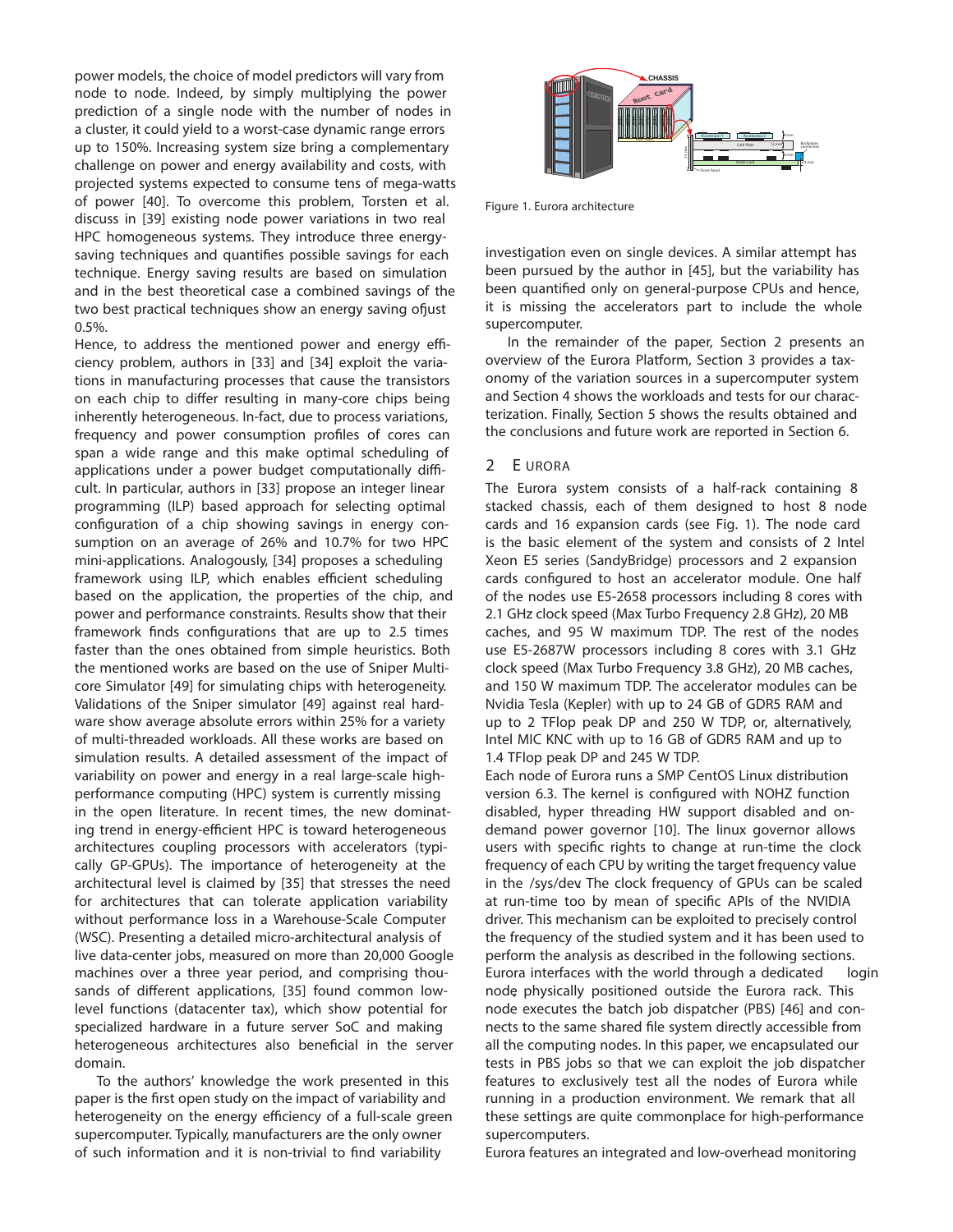

Figure 2. Relevant Variability Sources in Supercomputers

system made-up by a set of software daemons and parsing scripts. The SW daemons run periodically (every 5 seconds) on each node to collect traces of the processing elements (CPUs, GPUs, Xeon Phy) activity by mean of HW performance counters. For each core, the monitoring system gathers values from the Performance Monitoring Unit  $^{-1}$  as well as the core temperature sensors, and the time-step counter. In addition, for each CPU it gathers the monitoring counters (power unit, core energy, DRAM energy, package energy) present in the Intel Running Average Power Limit (RAPL) interface. The parsing scripts process off-line the raw log of the performance counters to generate performance metrics (CPI, Load, Temperature, Power, etc.) and relate them with the job running on the node.

#### **3 V ARIABILITY IN SUPERCOMPUTERS**

In this Section we classify variability sources that impact supercomputer performance (i.e. power, execution time, energy). We classify the variability sources from the userperspective ( *desired* vs. *undesired*) and from their nature (*hardware*vs. *software*) as shown in Figure 2.

#### **Desired Hardware Variability**

The use of different hardware components (e.g. CPU, GPU) and different operating points (e.g. clock frequency) produces different and user-expected performance. Hence, we label both the heterogeneity in the processing elements and in between the ACPI performance states as *desired hardware variability*. Eurora nodes, similarly to others, are built using different computational units including HW accelerators and different series of the same CPU family (speed binning). In particular, as mentioned in Section 2, Eurora is composed by 32 nodes that use Intel Xeon E5-2658 *with 2 Intel Xeon Phi 5120D,* while the remaining 32 nodes that use Intel Xeon E5-2687 with 2 Nvidia Tesla K20s GPU . Furthermore, both the aforementioned CPUs and GPUs devices are capable of scaling their own voltage and frequency by means of O.S. governors and driver.These knobs can be also used by the system admin and by the final user to modulate the energyperformance trade-off. In the Eurora system, the nominal 2.1GHz CPUs can scale their frequencies from 1.2GHz to 2.1GHz with 100MHz step. Instead, the nominal 3.1GHz CPUs can scale their frequencies from 1.2GHz to 3.1GHz with 200MHz step. With regard of CPUs, if the fastest

1. i.e. UnHalted Core Cycles, Instructions Retired and UnHalted Reference Cycles

state is selected, then the turbo mode is enabled and the HW can overclock the frequency if this is thermally and power sustainable [15]. To scale the frequency of the GPUs accelerators, both the memory and the graphics clocks can be controlled. In particular, the frequency of the memory clock can be configured to 2600MHz and 324MHz while the graphic clock can range between 758MHz and 324MHz in 6 steps (758, 705, 666, 640, 614 and 324MHz). The graphic clock can be configured to the lower value only if the lower level of the memory clock is selected as well.

#### **Undesired Hardware Variability**

By executing the same benchmark on the same family hardware-nodes, the presence of undesired hardware variability determines different performance for each node. Hence, this class groups all the variability sources that come from non-idealities in chip technology, fabrication and operation. Due to process variation, ambient conditions and manufacturing variability, different instances of the same nominal device operate at different PVT points and ambient conditions. This may lead to observe different power and temperature values for different devices (CPUs and GPUs) of the same family while executing the same workload at the same operating point.

#### **Desired Software Variability**

This class accounts for the fact that different applications execute different type and number of operations and have a different usage of resources. This may reflect in a variable performance and energy consumption and different sensitivity to hardware variability sources.

**Undesired Software Variability**

This class accounts for all the software fluctuations that introduce variations in energy and performance of the same code that runs on the same node multiple times. Those variation sources include the operating system interference, external interrupts, the effect of shared resources contention, etc.

Next Section 4 proposes a methodology for quantifying the impact of the presented variability sources. Section 5 measures their impact on the CPUs and accelerators of the Eurora supercomputer.

#### **4 V ARIABILITY E XPLORATION METHODOLOGY**

We propose a methodology for evaluating and quantifying the impact of the above mentioned variability sources. Our methodology is based on a combination of scripts, real applications and synthetic benchmarks which target different variability sources. When dealing with undesired variability sources (the HW and SW) it is necessary to adopt well controlled benchmarks. Indeed supercomputer applications are characterized by the composition of several computational kernels, complex communication patterns and I/O accesses which may hide the targeted variability. Hence, in our methodology we introduce on purpose "synthetic benchmarks" for two reasons: (i) to measure Hardware and Software Undesired Variability; (ii) to measure the corner cases of desired Hardware and Software variability. In our framework this is done with two synthetic benchmarks, a CPU bound and a Memory Bound one.

• *SYNT CPU* : this synthetic benchmark is composed by a number of threads equal to the number of cores.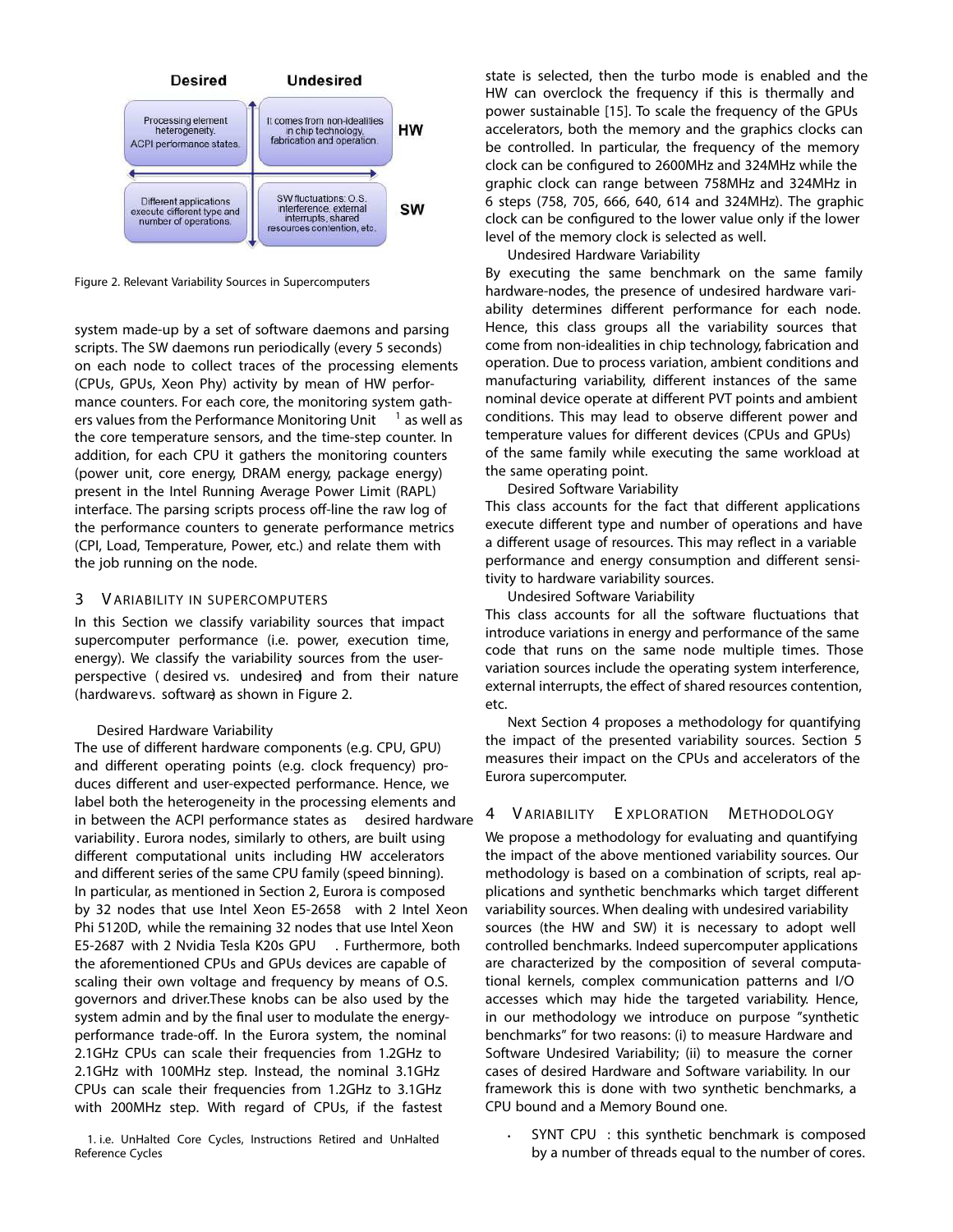Each thread is bound to a specific core with thread affinity to avoid migrations. Each thread consists of a loop where an ALU operation is executed on a circular buffer. At each iteration, a read-write to an entry of circular buffer is executed that moves with an incremental step of one cache line. In this particular case, we used  $2^{37}$  iterations and a buffer dimension of 4KB per core, that fits the L1 cache emulating a CPU bound application (the L1 size for both the Intel Xeon E5-Series is 64KB). In fact, by doing that, the *SYNT CPU* is capable of hitting always in the L1 cache.

- *SYNT Mem* : this benchmark is similar to the *SYNT CPU* but it uses a circular buffer of 4MB per thread and 2 <sup>33</sup> iterations. Both the Intel Xeon E5-Series used for our tests, present a L3 shared cache of 20 MB. As each thread has its own circular buffer, the overall memory footprint (32MB) exceeds the L3 size. This is sufficient to let each memory access miss in the L1, L2, L3 cache and hit in the DRAM, emulating a strongly memory bound task execution.
- *SYNT GPU* : this synthetic benchmark allows to simulate a worst-case scenarios for the GPUs devices [22]. This program forks one process for each GPU. Each GPU process allocates 90% of the free GPU memory, initializes 2 random 1024\*1024 matrices, and continuously performs efficient CUBLAS matrix-matrix multiplication routines on them and finally stores the result across the allocated memory. Both floats and doubles are tested. In this way, the GPUs are 100% busy while the CPUs remain in idle. Using this benchmark we can simulate a strong GPUs bound task execution.

Furthermore, in our methodology we use "real benchmarks" to evaluate the effect of desired hardware and software variability in practical applications. When dealing with Desired Hardware Variability, real benchmarks gives us a realistic and practical evaluation of the metrics involved, unveiling the behavior of a real application in the range marked by the synthetic benchmarks. In our methodology we choose Quantum Espresso (QE)  $\frac{2}{1}$ . QE is a Computational Material Science community code, publicly available and it is one of the currently "hot applications" for high-end supercomputers <sup>3</sup>. QE main computational kernels include dense parallel linear algebra and 3D parallel FFT, which are both relevant in many HPC applications. Hence, QE is a good candidate to evaluate HPC architectures, and it is included in many benchmark suites [19].

. QE- Al <sup>2</sup>O<sup>3</sup>: QE main computational kernels include dense parallel linear algebra and 3D parallel FFT, which are both relevant in many HPC applications. We configure QE to calculate the electronic structure of the  $Al^2O^3$  in 3K points. The code is parallelized with 16 threads and we configure the

2. Quantum ESPRESSO is an initiative of the DEMOCRITOS National Simulation Center (Trieste) and ofits partners, in collaboration with the CINECA National Supercomputing Center in Bologna, the Ecole Polytechnique Federale de Lausanne, Princeton University, and the Massachusetts Institute of Technology.

3. www.quantum-espresso.org

GOMP \_CPU \_AFFINITY to use all the available cores within one node.

- **QE-SiO**<sup>2</sup>: This Quantum Espresso benchmark allows to calculate the band structure of the Silicon along the main symmetry. We use *QE-* SiO <sup>2</sup> as it contains a larger linear algebras that the  $A1^2O^3$  and this can be better exploited by the *QE GPU* version which mostly accelerates the linear algebra but not the FFT [21]. By using this benchmark in the GPU and CPU, we are able to compare the performance of the *QE-* $SiO<sub>2</sub>$  using only the CPUs and both the GPUs and CPUs devices. As in previous benchmarks, the code is parallelized with 16 threads and we configure the GOMP \_CPU \_AFFINITY to use all the available cores within one node.
- *QE GPU* : the aim of this benchmark is to exploit the capabilities of the NVIDIA GPU graphics cards. The *QE GPU* uses the Quantum ESPRESSO SiO <sup>2</sup> suite [21] to exploit new hybrid CPU+GPU high performance computing systems. In this way, we are able to compare the performance of the same benchmark *QE-* SiO <sup>2</sup> using only the CPUs and both the GPUs and CPUs devices.

**Desired HW Variability Methodology Calculation** : In addition to the QE CPU and GPU versions, to quantify this variability source, we have designed a PBS script that first scales equally the frequencies for all the cores of the node in which is running and then executes (with N equal to five in our experiments) the same benchmark. At the beginning and at the end of each benchmark run, we save the initial time and the end time. The script iterates these operations for all the available DVFS states and for all the benchmarks considered. The script is then executed in all the nodes of Eurora. Off-line the log information are used to navigate the traces generated by the Eurora monitoring framework (Section 2). To verify the Desired HW Variability, we ran both the synthetic benchmarks and the real applications.

**Desired SW Variability Methodology Calculation** : By using the synthetic and real benchmarks we are able to precisely define the number and kind of operations executed for each single test. In this way, we test the Desired Software Variability by monitoring the different usage of resources by different software on each test executed. The use of the systematic benchmarks allow to verify the extreme corner case usage of the Eurora machine.

**Undesired HW Variability Methodology Calculation** : Again, the use of the synthetic benchmarks produce stable results allowing to separate the different variabilitycomponents. Hence, to calculate the Undesired HW variability we run for 5 times the synthetic benchmarks on the all available nodes while changing the clock frequency for each run. The average of the 5 runs at each nodes gives a good understanding of the energy efficiency of the given node. The difference between all the nodes are then calculated allowing to extract the only Undesired Hardware Variability Component.

**Undesired SW Variability Methodology Calculation** : To quantify this variability source we executed 5 times on the same node and for all the nodes the synthetic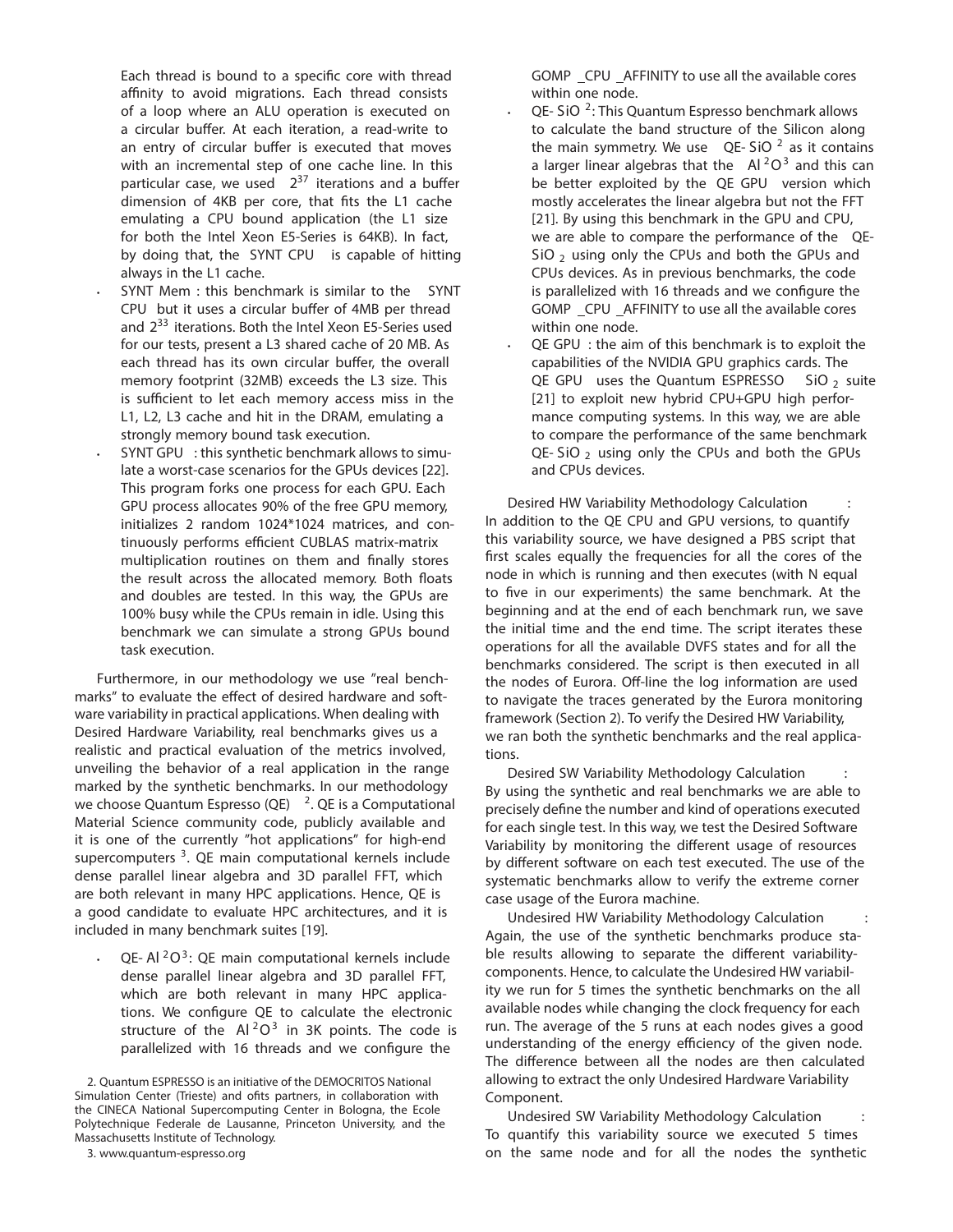benchmarks. In this way, we are able to precisely evaluate the energy consumed on each node and monitor the only variations in the nodes due to software fluctuations and noise.

It is important to mention that we restricted our analysis to the GPU accelerators only due to the hw limitations of the Intel Xeon Phi accelerators in scaling the clock frequency. We leave the analysis of the Intel Xeon Phi accelerator to future works. Considering these benchmarks and tests, in Section 5, we quantify the impact of all variability sources defined in Section 3 in terms of energy/performance.

#### **5 E XPERIMENTAL R ESULTS**

This Section presents the results of our analysis which quantifies the effects of different sources of variability in the Eurora Supercomputer. In particular, we are going to present the results obtained for the general purpose processing and GPU accelerator units.

#### **5.1 Desired Hardware and Software Variability:**

Next paragraph compares the standard operation (i.e turbo mode) of the two classes of nodes (with 2.1GHz CPUs and with 3.1GHz CPUs) while in the second paragraph we conduct a similar analysis for the accelerators units.

#### *5.1.1 General Purpose Processing Units*

To evaluate the impact of desired software and hardware variability on the energy/performance metrics for the different benchmarks, we report in Figure 3 the execution time, power and energy for the two classes of nodes (with 2.1GHz CPUs and with 3.1GHz CPUs) at the different DVFS states. Each dot in the figures reports the average among all the nodes of the same class and among the five runs of the same benchmark. Looking at the graphs we can clearly notice that in all the plots the 2.1GHz nodes lay on top of the 3.1GHz for all the frequency settings. From the same figure we can see, as expected, that by lowering the frequencies all the four different benchmarks decrease their power and increase their execution time. The energy instead is not monotonic and behaves differently for the four cases.

Table 1 quantifies for the four benchmarks the energy/performance improvements when the nodes operates at the optimal frequency for the energy consumption w.r.t standard operating conditions (i.e. turbo mode). For the SYNT CPU, QE- Al<sup>2</sup>O<sup>3</sup> and QE-SiO<sup>2</sup> the minimum energy consumption happens at around 2.0GHz, while the *SYNT MEM* has minimum energy at the lower frequency. Choosing the optimal frequency for minimum energy leads to energy savings up to 18% for *SYNT CPU* and savings of the 50% for the *SYNT MEM* benchmark. *QE-* Al <sup>2</sup>O 3 instead saves the 27% while QE-SiO<sup>2</sup> saves the 21%. Furthermore, from Table 1 we can notice that both the two QE benchmarks show a behavior similar to the CPU bound benchmark (*SYNT CPU* ) and that not only the application matters for the power and energy consumption but also the data-set that need to be executed since this could lead to a difference up to 10% in terms of energy saving between the two QE benchmarks. Indeed from Figure 6 we can see that the speed-up due to frequency increase in QE- Al<sup>2</sup>O<sup>3</sup> saturates before *QE-* SiO <sup>2</sup> .

| <b>Nodes</b>                   | Optimal [MHz]                               | Ex Time $[%]$ | Energy [%] |  |
|--------------------------------|---------------------------------------------|---------------|------------|--|
|                                | Frequency                                   | Overhead      | Saving     |  |
|                                | Benchmark SYNT CPU                          |               |            |  |
| $2.1$ GHz                      | 1900                                        | -11           | $+2$       |  |
| $3.1$ GHz                      | 2000                                        | -70           | $+18$      |  |
|                                | <b>Benchmark SYNT Mem</b>                   |               |            |  |
| $2.1$ GHz                      | 1200                                        | $-18$         | $+18$      |  |
| $3.1$ GHz                      | 1200                                        | $-23$         | $+50$      |  |
|                                | Benchmark QE Al <sup>2</sup> O <sup>3</sup> |               |            |  |
| $2.1$ GHz                      | 1700                                        | $-20$         | $+3$       |  |
| $3.1$ GHz                      | 1800                                        | $-65$         | $+27$      |  |
| Benchmark QE- SiO <sup>2</sup> |                                             |               |            |  |
| $2.1$ GHz                      | 1800                                        | $-18$         | $+3$       |  |
| $3.1$ GHz                      | 1800                                        | $-79$         | $+21$      |  |
|                                |                                             |               |            |  |

Table 1 Energy Optimization Margin

To understand why this energy efficiency trade-offs happens we modeled the power and execution time of Figure 3a,b) with a regression fit. In particular, the regression model for the power (1) calculates a polynomial curve based on the input data and returns a matrix describing the curve. The equation used to model the execution time is shown in (2):

$$
P_{over} = a \boxtimes x^2 + b \boxtimes x + c \tag{1}
$$

$$
E_{\text{xectionTime}} = d/x + e \tag{2}
$$

where: x is the clock frequency; *a,b* and *c* are the coefficients that corresponds to each polynomial value of x while; *d* and *e* are the coefficient used to model the execution time. After extracting the curves for both power and execution time of Figure 3a,b) we multiplied the two models to extract the analytical energy curve. By exploiting iterative methods we were then able to find the analytical energy minimum reported in Table 2. Hence, in this way we are capable to analytically extract the frequency that minimize the energy for each benchmark.

| <b>Nodes</b>                                | Optimal [MHz]             | a                          | b            | C      |  |
|---------------------------------------------|---------------------------|----------------------------|--------------|--------|--|
|                                             | Frequency                 | d                          | e            | f      |  |
|                                             | <b>Benchmark SYNT CPU</b> |                            |              |        |  |
| $2.1$ GHz                                   | 2000                      | 1.238064e-05               | 0.005529     | 48,008 |  |
|                                             |                           | 970544.5528                | -2.703800959 |        |  |
| 3.1GHz                                      | 2000                      | 01.87949E-05               | $-0.02$      | 70.429 |  |
|                                             |                           | 969715                     | $-1.713393$  |        |  |
|                                             | <b>Benchmark SYNT Mem</b> |                            |              |        |  |
| $2.1$ GHz                                   | 1200                      | 7.756455e-06               | 0.0219       | 61.626 |  |
|                                             |                           | 228131                     | 326.095      |        |  |
| $3.1$ GHz                                   | 1200                      | 1.536898e-05<br>$-0.00775$ |              | 87,093 |  |
|                                             |                           | 170744.5744                | 365.2372204  |        |  |
| Benchmark QE Al <sup>2</sup> O <sup>3</sup> |                           |                            |              |        |  |
| $2.1$ GHz                                   | 1700                      | 1.263489e-05               | 0.006741     | 47.916 |  |
|                                             |                           | 827629                     | 65.632       |        |  |
| $3.1$ GHz                                   | 1800                      | 1.765919e-05               | $-0.0147$    | 67.95  |  |
|                                             |                           | 826059                     | 74.215       |        |  |
| Benchmark QE SiO <sup>2</sup>               |                           |                            |              |        |  |
| $2.1$ GHz                                   | 1800                      | 1.75475E-05                | $-0.0056$    | 59.31  |  |
|                                             |                           | 869489                     | 26,970       |        |  |
| $3.1$ GHz                                   | 1800                      | 1.381937e-05               | 0.00864      | 48.59  |  |
|                                             |                           | 871497                     | 27.89        |        |  |
| Table 2                                     |                           |                            |              |        |  |

Energy Minimum by Analytical Model

Looking at Table 2 it becomes clear why the energy minimum of the benchmarks are located in certain positions for each benchmark. The reason must be found on the value of the coefficient *d* that indicates the slope of the execution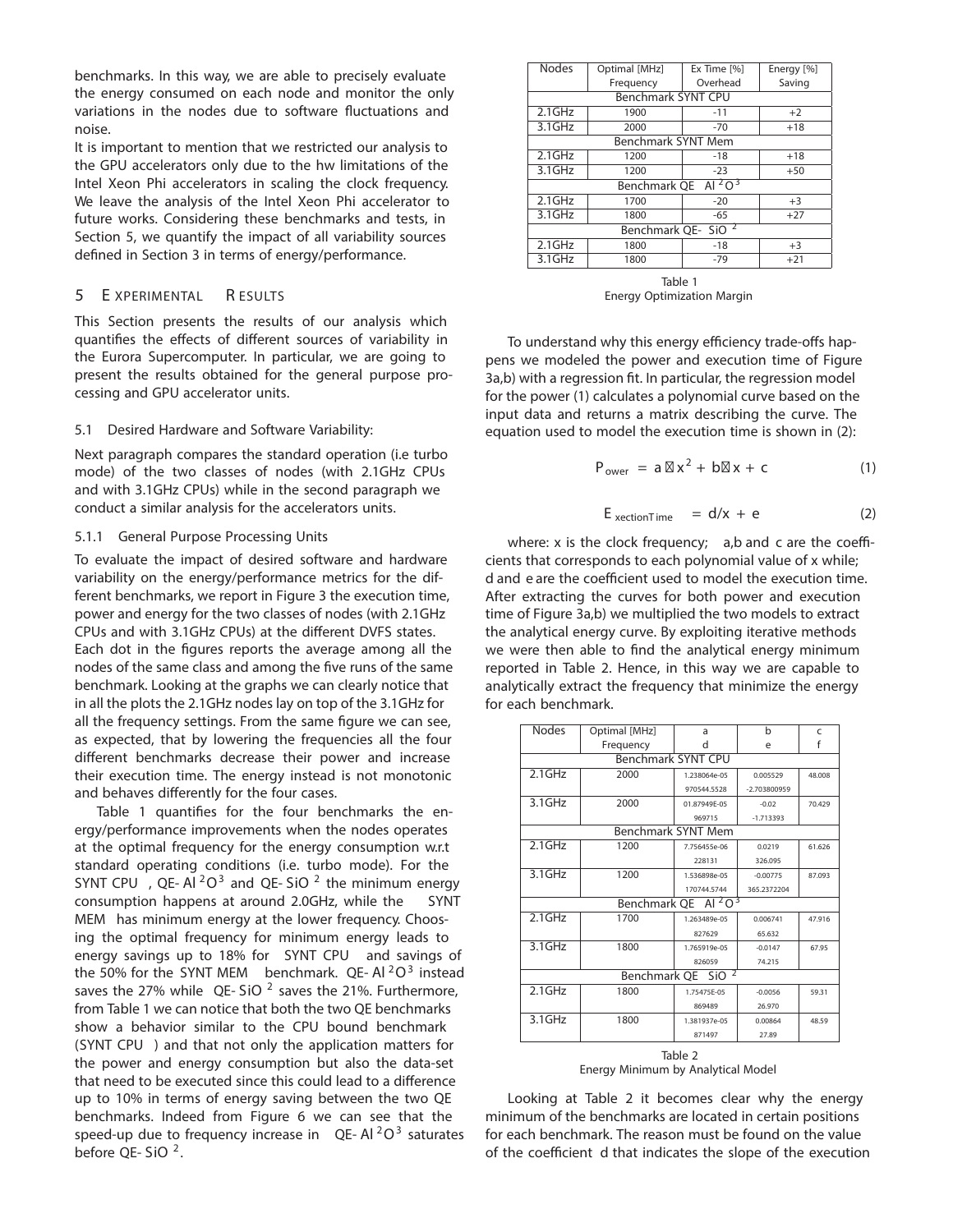

Figure 3. 3.1GHz nodes vs 2.1GHz nodes - Mean Ex Time, Power, Energy

time while varying the clock frequency. In-fact, from the Figure 3b) we can notice that the power trend is very similar and linear for the different benchmarks. On the contrary, the slope of duration's is changing. Hence, from our regression models we expect that the energy minimum is going to move based on the duration's slope. This intuition is confirmed by the results reported in Table 2: the lower value of *d* for the benchmark *SYNT Mem* compared to the value of *d* for the *SYNT CPU* determines a lower energy minimum for the *SYNT Mem* benchmark. Interesting, the *SYNT CPU* and *SYNT Mem* have respectively the higher and the lower slopes while the  $Al^2O^3$  and QE SiO <sup>2</sup> stand in the middle of the two corner cases.

From the analysis of these results it becomes clear that the vast majority of workloads achieve significantly higher energy efficiency when they do not run at peak performance. Hence, for energy-constrained supercomputers new management strategies for allocating machine resources to workload can be conceived that reward energy efficiency with respect to pure performance.

Figure 4 shows in details the breakdown of the power consumption for all the main components of the General Purpose Processing Units for the CPU benchmarks varying the frequency of the system. From the analysis of the Figure, it appears obvious that the power consumption of the memory of the *SYNT Mem* benchmark is drastically higher (22% Power Dram) when compared with the power consumed by the *SYNT CPU* benchmark (7% Power Dram). In this graph we represent with *Power TOT* the sum of the power consumed by the package (Power \_Pkg) and the power consumed by the memory of the nodes (Power \_Dram). It is interesting to notice that for all the benchmarks considered the power consumption of the node when operating at the optimal frequency is around 100 watts, which is 3x less than the TDP. This suggests that designing supercomputers which operate at the most energy-efficient point does not only reduces the power bill but also eases the thermal design which in the case of Eurora would have been downsized up to a factor of 3x. This has the potential to reduce cooling infrastructure cost and enabling simplified and yet more efficient cooling design.

#### *5.1.2 GPU Accelerators*

In the second test we have conducted the same analysis of the previous paragraph, on the nodes equipped with the General Purpose accelerators (GPUs). Table 3 shows

the different energy/performance metrics in executing the two benchmarks for GPUs ( *SYNT GPU* and *QE GPU* ). The second and third rows of the table are used to compare the performance of the same SW benchmark ( $QESiO_2$ ) while using different HW components: the only CPUs and the CPUs+GPUs processors. The values are averaged among five repetitions of the same workload. Whereas table 3 reports for  $QESiO<sub>2</sub>$  the performance and power for both the case with CPU + GPU and CPU and GPU idle, for SYNT GPU we report only the case with CPU + GPU as the benchmark is designed for work with the GPU.

| <b>Nodes</b>                                   | Power                                          | Ex Time  | Energy  |  |
|------------------------------------------------|------------------------------------------------|----------|---------|--|
| <b>Nodes</b>                                   | <b>TW1</b>                                     | [s]      | [KJ]    |  |
|                                                | <b>Benchmark SYNT GPU</b>                      |          |         |  |
| $3.1$ GHz                                      | 439                                            | 175      | 76.5    |  |
| $+$ GPU                                        | 103+336(GPU)                                   |          |         |  |
|                                                | Benchmark QE CPU (SiO <sup>2</sup> )(GPU idle) |          |         |  |
| $3.1$ GHz                                      | 271                                            | 590      | 160     |  |
| +GPU idle                                      | 244+27(GPU)                                    |          |         |  |
| $2$ ) (CPU at 3.1GHz)<br>Benchmark OE GPU (SiO |                                                |          |         |  |
| $3.1$ GHz                                      | $306 (+13%)$                                   | 502      | 156     |  |
| $+$ GPU                                        | 202+104(GPU)                                   | $(-15%)$ | $(-3%)$ |  |
| Table 3                                        |                                                |          |         |  |

Desired Hardware Variability Results GPU

From Table 3 we can notice that the use of the GPUs devices strongly influences the performance and energy of the benchmark execution. In-fact, even if the use of the GPUs increase the power consumption, there is an important reduction of the execution time up to 15% that bring the energy consumption to decrease up to 6% with respect to the execution of the same benchmark with the only CPUs device. It is important to remember that the **QE-** SiO <sup>2</sup> is a real benchmark for which only the 30% of the workload is managed by the GPUs accelerators. This means that the *QE GPU* benchmark is mostly CPU bound and thus a more GPU friendly code or a better coding can results in larger speed-ups and energy savings. This can also be noticed by the comparisons with the *SYNT GPU* benchmark for which the GPUs consumes up to 336Watts which is 3x more than the power consumption of the GPU for the *QE-* SiO <sup>2</sup> benchmark. Overall, it is important to notice that the energy efficiency is increased by GPUs even if their utilization is partial. From our results we can notice that a 30% of utilization of the GPU is an empirical safe-threshold which programmers should aim for, to achieve energy-savings in GPU's accelerated code. Higher utilization increases the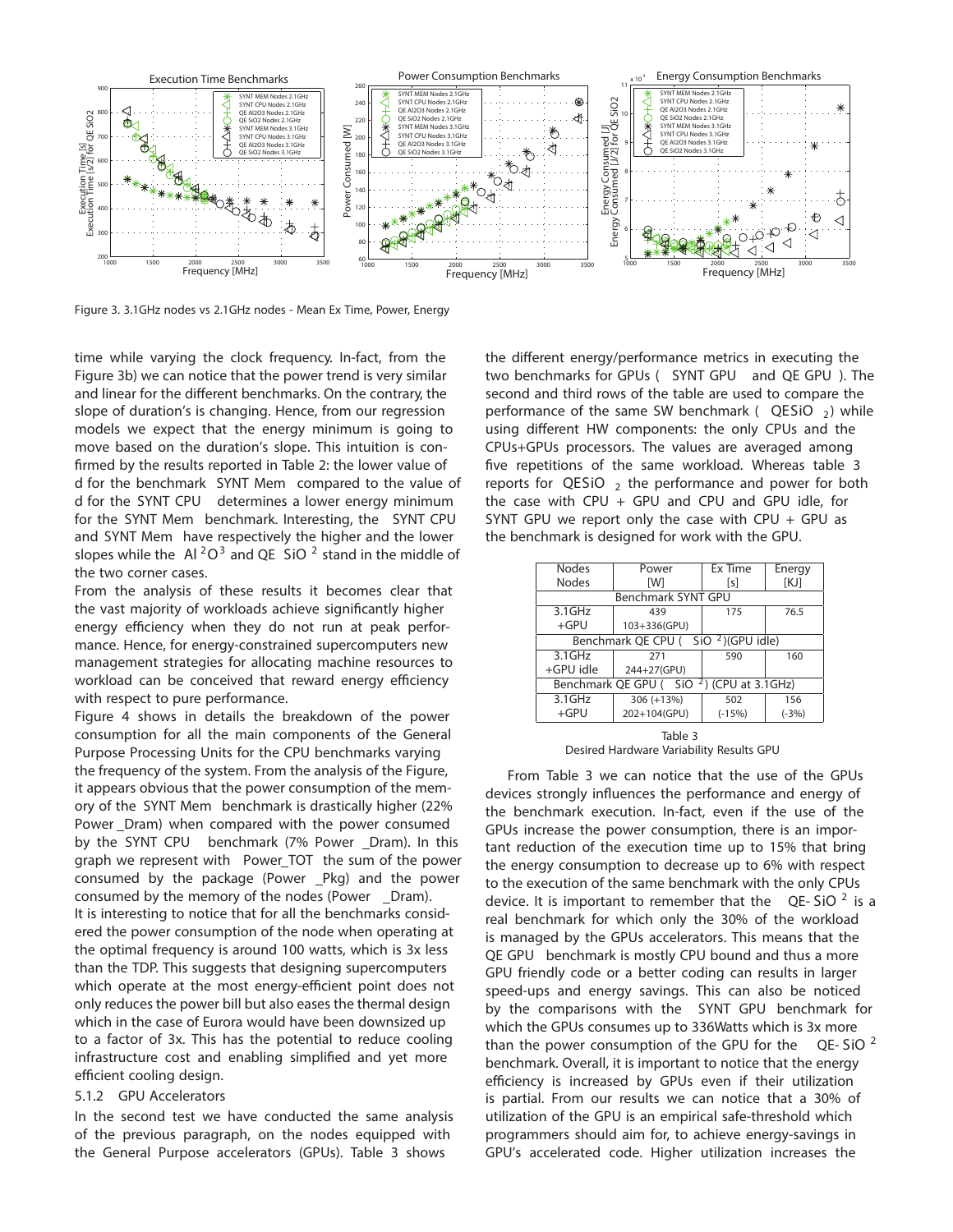

Figure 4. 3.1GHz nodes vs 2.1GHz nodes - Mean Power for the main components of the CPU nodes.

energy-gain introduced by the GPU usage.

In Figure 5 we further analyze the performance and power trade-offs of the GPU nodes by reporting for the SYNT GPU benchmark its execution time, power and energy breakdown while vary the frequency selection. Indeed, also the GPU can scale its own clock frequency independently to the CPU clock one. From Figure 5a we can notice that the execution time increases super-linearly as the GPU's clock frequency reduces. The node power consumption decreases significantly for the *SYNT GPU* benchmark, since the GPU computation and power dominates the entire budget. When we look at the energy we notice that it decreases when the GPU clock frequency is decreasing as well, but the energy minimum is not at the minimum frequency point, but at an intermediate one. This suggests that the optimal frequency selection has not a trivial solution also for GPU accelerators.

To analytically understand where and why the optimal frequency selection happens we modeled the total power and execution time of Figure 5a,b) with a regression fit. As for the CPU Section, the regression model for the power and the execution time are reported in (1) and (2). After extracting the two models, we multiplied them to extract the analytical energy curve. Then, by exploiting iterative methods we were able to analytically find the frequency that minimize the energy for each benchmark (Table 4). Looking at Table 4 it becomes clear why the *SYNT GPU* has a higher frequency optimum compared to the *QE GPU* benchmark. Again, the reason must be found on the value of the coefficient *d* that indicates the slope of the execution time while varying the clock frequency. In-fact, the slope of the duration equation is different for the two benchmarks: Figure 6a) shows that the duration's slope of the *SYNT GPU* is higher compared to the one of the *QE GPU* benchmark (Figure 7a)) that instead is almost flat. Hence, from our regression models we expect that the energy minimum is going to move based on the duration's slope. This is confirmed by the results reported in Table 4: the lower value of *d* for the benchmark *QE GPU* compared to the value of *d* for the *SYNT GPU* determines a lower energy minimum for the *QE GPU* benchmark.

To evaluate the impact of DVFS states on the energy performance metrics of the two GPUs benchmarks, we report in Figure 6 and Figure 7 the execution time, power and energy consumption of the *SYNT GPU* and *QE GPU* benchmark at different DVFS states. In addition to changing

the GPUs frequency, we repeated the same test varying also the frequency of the CPUs device. In this way, we were able to explore an hybrid CPU+GPU DVFS configuration and evaluate its impact on the energy-performance trade-off. In particular, in addition to the GPUs DVFS, we run different tests changing the frequency of the CPUs to 1200, 2000, 3100 and 3100+turbo(3101) MHz. With the values selected we can explore all the DVFS CPU's range including the turbo boost modality. Each dot in the figures reports the average value among all the nodes which embeds GPUs and among five runs for the mentioned CPUs and GPUs frequency.

| Optimal [MHz] | a                       | h         |        |
|---------------|-------------------------|-----------|--------|
| Frequency     |                         | e         |        |
|               | Benchmark SYNT GPU      |           |        |
| 614           | 0.0003243               | 0.3086208 | 66.33  |
|               | 274139                  | $-223.73$ |        |
|               | <b>Benchmark QE CPU</b> |           |        |
| 324           | $-0.0003142$            | 0.48      | 119.12 |
|               | 30298                   | 451.99    |        |
|               |                         |           |        |

Table 4 Energy Minimum by Analytical Model

Looking at the graphs we can clearly notice that by changing the CPUs and GPUs frequency we have different behaviors in the execution time, power and energy consumption due to the different nature of the two presented benchmarks. In particular, the *SYNT GPU* is a GPU bound benchmark and the frequency variation of the CPUs is not altering its execution time as we can see from Figure 6a. Instead, from Figure 6b we can see that the power is affected by the CPUs frequency and by decreasing the CPUs speed we significantly reduce the overall power and total energy consumption (Figure 6c). It results that the minimum CPU's frequency leads to the minimum overall power and energy consumption. If we look at the GPU frequency we can notice instead that even if the benchmark is GPU centric the maximum energy efficiency is not achieved at the maximum frequency nor at the minimum one. The optimal frequency is obtained with minimum CPU frequency and intermediate GPU frequency. To the best of authors knowledge, this is the first work in showing the evidence that consensus in the DVFS policy for the accelerator and host processor can lead to significantly higher energy saving with respect to stateof-the-art accelerator agnostic power management policies. Hence, from the analysis of these results we clearly notice that it is possible to achieve significantly higher energy efficiency by not running the *SYNT GPU* benchmark at peak performance.

Figure 7 shows the results of the same analysis applied to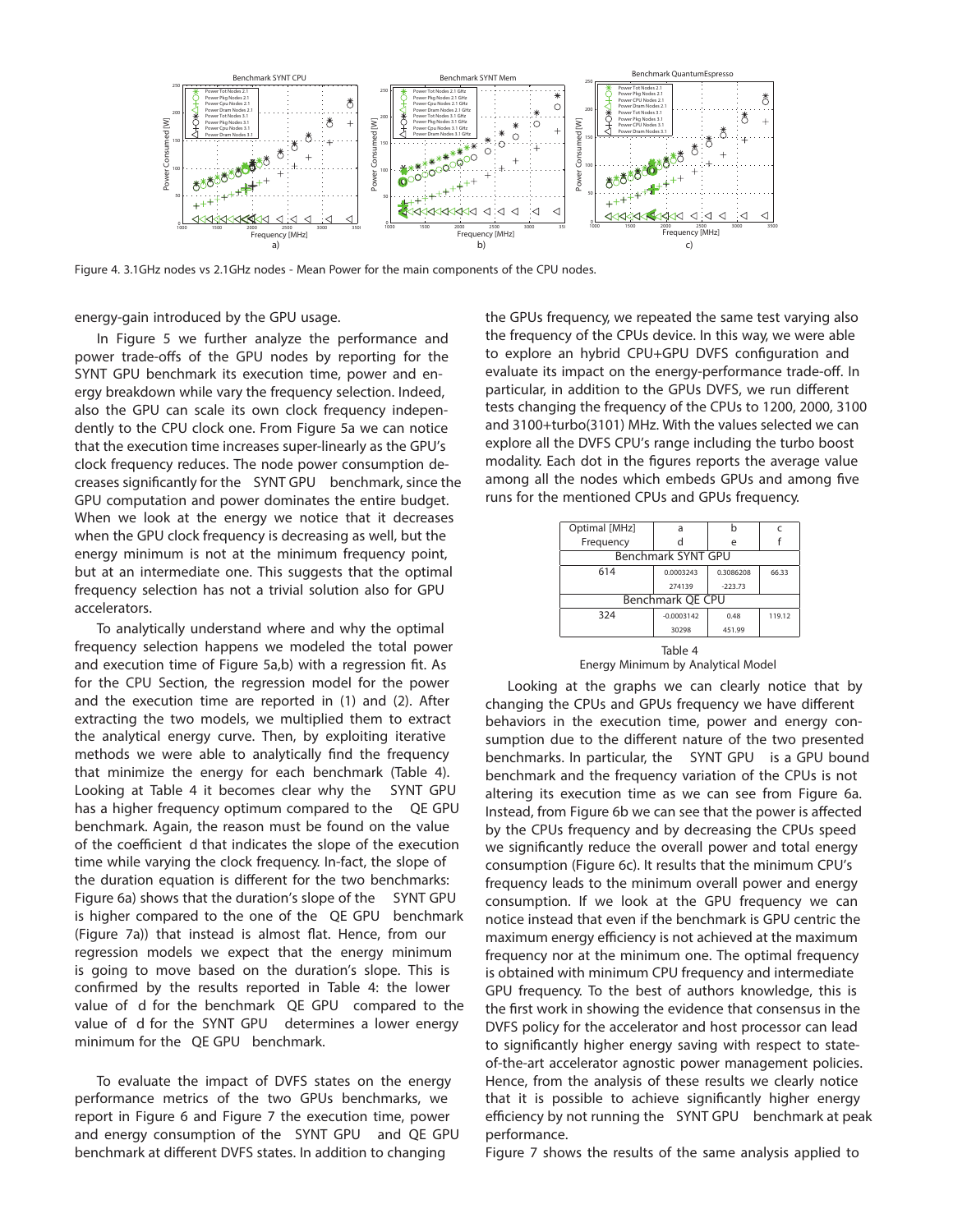

Figure 5. 3.1GHz+GPU nodes - Mean Ex Time, Power, Energy for all the components of the GPU nodes.

the *QE-* SiO <sup>2</sup> benchmark and shows significantly different trade-offs. Here the execution time strongly depends on both the GPUs and CPUs clock frequencies used, confirming the hybrid nature of the *QE GPU* benchmark which contains both GPUs and CPU centric computational phases. Figure 7a reports the execution time of the benchmark for the different configurations of the CPU's and GPU's clock frequency. From the same figure we can notice that the execution time is more sensitive to the CPU clock frequencies underlying a dominant effect of the use of the CPUs in the *QE GPU* benchmark. A similar behavior is present in Figure 7b which shows the power consumption of the *QE GPU* benchmark. Also in this case the power increases mostly as effect of CPU's frequency variations. Finally in Figure 7c we can see the effects of the CPU and GPU frequency variation for the overall energy consumption of the *QE GPU* benchmark.

Interestingly, even if this benchmark has a clear dominance of the CPU load in the power and execution time and thus is significantly different from the previous SYNT GPU benchmark, the minimum energy efficiency as well as the best energy efficiency trade-offs are achieved with an intermediate value for the CPUs frequency. As a matter of fact, also in this case we show that to reduce the energy of the system the highest CPUs and GPUs speed are not the best option and only a careful analysis of the benchmark determines the best choice.

Table 5 quantifies for the two benchmarks the energy/performance improvements when the GPUs and both the CPUs+GPUs processors operate at the optimal frequency w.r.t standard operating conditions (i.e. turbo mode for CPUs and GPUs running at the maximum frequencies). Numbers in brackets reports the optimal frequency calculated with the polynomial regression model. By selecting the optimal GPU frequency while maintaining the standard CPUs operating mode to achieve the minimum energy consumption leads to energy savings up to 6% for *SYNT GPU* and savings up to 13% for the *QE GPU* benchmark. If we consider an holistic DVFS policy which exploits at the same time the CPU and GPU DVFS capabilities we can increase the energy savings for the *SYNT GPU* benchmark up to 17% and up to 26% for the *QE GPU* benchmark.

As a matter offact there is a large opportunity for today's and future heterogeneous supercomputer to increase their energy efficiency by leveraging synergies in between the CPU and GPU and the accelerator's power management policy.

| Optimal                                   | Ex Time $[%]$ | Energy [%]                                                |  |  |
|-------------------------------------------|---------------|-----------------------------------------------------------|--|--|
| Frequency [MHz]                           | Overhead      | Saving                                                    |  |  |
| <b>Benchmark SYNT GPU [CPU F</b>          |               | MAX-GPUF OPTI                                             |  |  |
| 3101CPU+614GPU                            | $-21$         | $+6$                                                      |  |  |
|                                           |               | Benchmark QE-SiO <sup>2</sup> GPU [CPU F MAX - GPU F OPT] |  |  |
| 3101CPU+324GPU                            | $-11$         | $+13$                                                     |  |  |
| Benchmark SYNT GPU [CPU F<br>OPT-GPUF OPT |               |                                                           |  |  |
| 1200CPU+614GPU                            | $-23$         | $+17$                                                     |  |  |
| Benchmark QE GPU [CPU F<br>OPT-GPUF OPT   |               |                                                           |  |  |
| 2000CPU+324GPU                            | $-64$         | $+26$                                                     |  |  |

Table 5 Energy Optimization Margin GPU

#### **5.2 Undesired Hardware Variability**

Whereas the previous explorations were conducted considering the average among the different nodes of the same class HW, in the following analysis we will compare the energy/performance metrics of single nodes. To improve the quality results for each node and for each benchmark we consider average of the five runs.

#### *5.2.1 General Purpose Processing Units*

In the following analysis we focus only on the synthetic benchmarks as they highlight the corner cases and are characterized by lower variability among repetitions (Table 6). Figure 8 for each node and benchmark ( *SYNT CPU* , *SYNT MEM* and *IDLE* ) shows on the x-axis the average total power consumption and on the y-axis the average core temperature. From the figure we can notice that both the CPUs have a similar thermal resistance. This is expected as they share the same packaging solution and cooling solution. Furthermore, from the same plot we can notice two important effects: first, for each benchmark the powerto-temperature relation is linear. This means that positive feedback loop in between the absolute temperature and the materials resistance are negligible in a real setup in the range of allowed operating temperatures.

Secondly, different benchmarks when consuming a similar amount of power, have different impact on the core temperature. This can be clearly see by the different slopes for the different benchmarks plots. This suggests that thermal management needs to be done based on actual temperature measurements and cannot be performed based only on the core power consumption. In addition to that we notice that nodes of the same class at the same DVFS level shows significantly different thermal/power behavior. Moreover, the effects of variability on thermal resistance grows at higher power consumption. This is also the condition at which temperature becomes more critical. Furthermore, as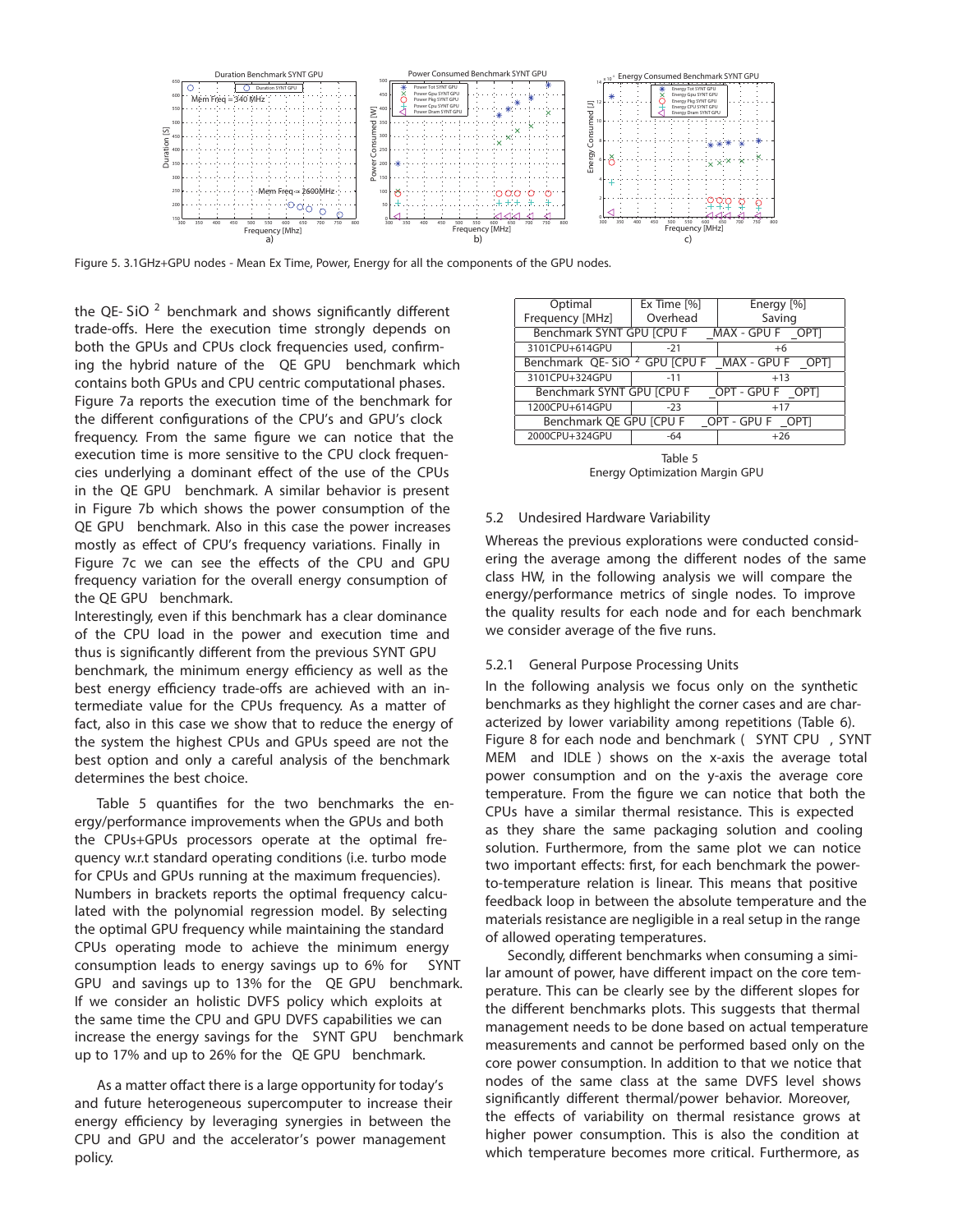

Figure 6. SYNT GPU: DVFS impact for Execution Time, Power and Energy Consumption



Figure 7. QE GPU: DVFS impact for Ex Time, Power and Energy Consumption



Figure 8. Average CPU Temperature

it can be expected, even if *SYNT MEM* has a higher power consumption than *SYNT CPU* due to DRAM power its core temperature is significant lower (  $\approx$  5°C).

Figure 9a and 9b visually quantify the effect of process variability among Eurora nodes. As highlighted previously, in Figure 3 the energy consumption has a minimum at a lower frequency than the maximum one. This is true for all the nodes. In the same figure we can see that different nodes show a significant variability on energy consumption that carries over all DVFS operating points along the different DVFS values. Figure 9c quantifies the maximum variation between all nodes of the same class at the different frequencies while executing the same benchmark. We can notice that the energy variation is totally due to the power variation as the execution time variation is negligible. Energy variation can reach almost 9% and its average is a non-negligible 7%. Figure 10a and 10b show the Eurora Energy map trend for the memory bound benchmark. Here we can see an outlier (node57). This node has DRAM clock half of the other nodes

one even ifit is nominally the same. This is the reason why the outlier was not present in Figure 9a and 9b. We removed this node in Figure 10c that quantifies the maximum variation between all the nodes of the same class at the different frequencies while executing the same benchmark. From the plot we can see that memory bound applications incur in higher variability w.r.t CPU bound ones, with peak variation of 15% and average of 8%. This can be explained by higher sensibility to the DRAM variability. It must be noted that this value are computed on 32 nodes and thus are expected to increases in larger systems and more advanced technology nodes.

#### *5.2.2 GPU Accelerators*

In this section we focus only on the synthetic GPU benchmark as it is characterized by lower variability among repetitions (Table 7). Figure 11a and 11b visually quantify the effect of process variability among the Eurora nodes equipped with GPUs. As mentioned in the Desired Hardware Variability Section, Figure 6 shows the energy consumption, revealing a minimum that does not match the maximum frequency available. This happen within all the nodes running the *SYNT GPU* benchmark. By the analysis of Figure 11a and 11b we can see that different nodes show a significant variability on energy consumption that carries over all DVFS operating points along the different DVFS values. Moreover, Figure 11c quantifies the maximum variation between all nodes at the different frequencies while executing the same benchmark. These results show that the energy variation is totally due to a power variation between the nodes as the execution time variation is always very low compared to the power variation. Also by using GPUs device the Energy variation can reach almost 9% and its average is a non-negligible 6.9%.

Thus our measurements show that, even in today's technology, node-to-node variability cannot be neglected and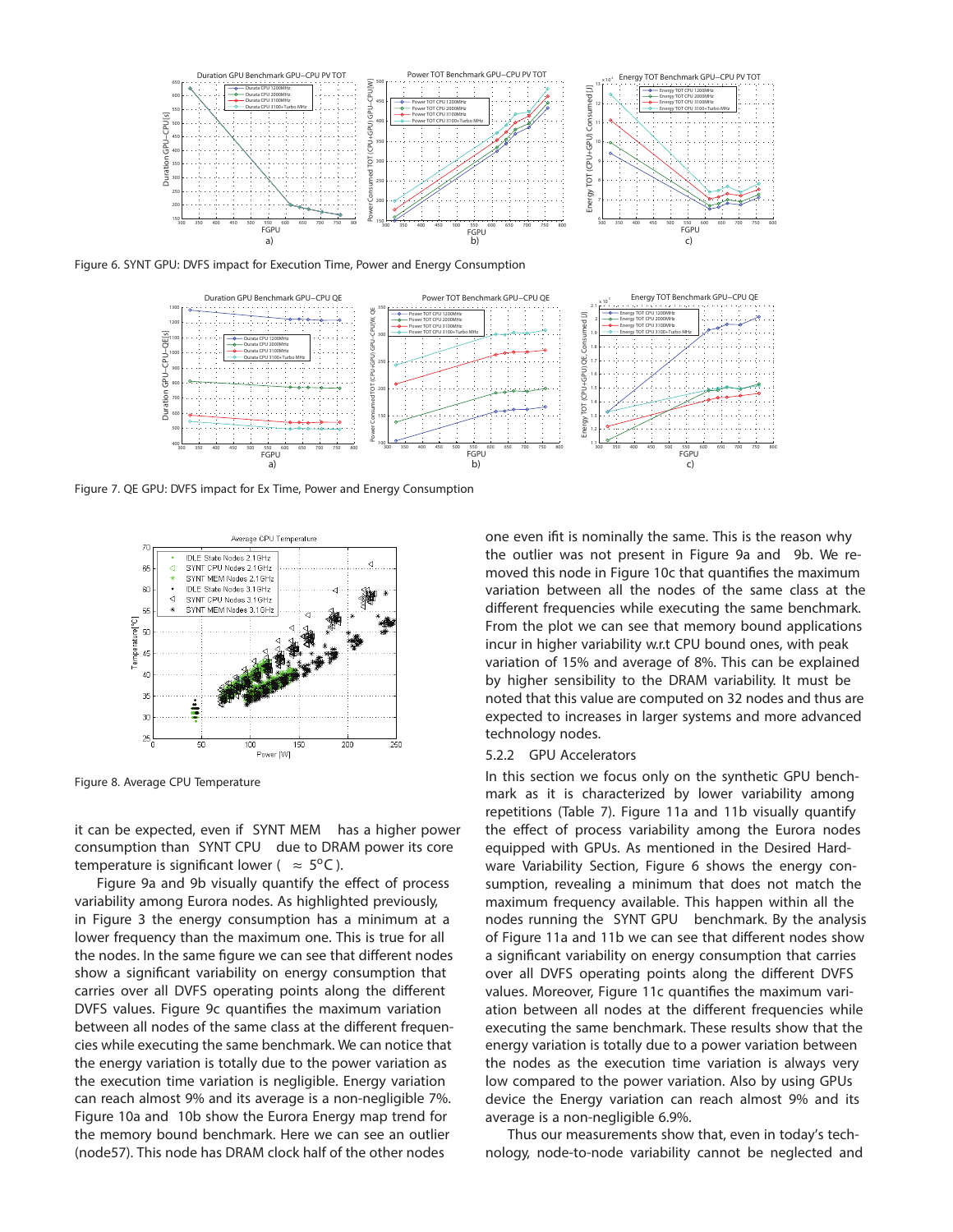

Figure 10. Energy Map SYNT MEM Results

according to all technology projections, it will increase as we move to scaled-down nodes. Hence variability managements in software (e.g. through proper workload allocation and scheduling by a variability-aware job dispatcher) will become a necessity for future Exascale systems.

# **5.3 Undesired Software Variability**

This accounts for the operating system and system interferences. We evaluated it by launching several times the same benchmark on the same hardware node.

# *5.3.1 General Purpose Processors Units*

In Table 6 we quantify the percentage of the variability between five different runs on the same Eurora nodes using only CPUs.

| <b>Nodes</b>                                 | Power <sup>[%]</sup> | $Ex Time$ [%]      | Energy <sup>[%]</sup> |  |  |
|----------------------------------------------|----------------------|--------------------|-----------------------|--|--|
|                                              |                      |                    |                       |  |  |
|                                              |                      | Benchmark SYNT CPU |                       |  |  |
| $2.1$ GHz                                    | 0.23                 | 0.04               | 0.24                  |  |  |
| $3.1$ GHz                                    | 0.97                 | 2.21               | 1.77                  |  |  |
| Benchmark SYNT Mem                           |                      |                    |                       |  |  |
| $2.1$ GHz                                    | 0.41                 | 1.27               | 1.20                  |  |  |
| $3.1$ GHz                                    | 0.70                 | 1.55               | 1.36                  |  |  |
| Benchmark QE- Al <sup>2</sup> O <sup>3</sup> |                      |                    |                       |  |  |
| $2.1$ GHz                                    | 0.36                 | 0.99               | 1.05                  |  |  |
| $3.1$ GHz                                    | 1.93                 | 6.40               | 4.70                  |  |  |
| Table 6                                      |                      |                    |                       |  |  |

# Software Variability Results

In Table 6 we can notice that synthetic benchmarks show less SW variability as their computational patterns are simpler and more regular. QE-Al<sup>2</sup>O<sup>3</sup> shows instead a significantly higher SW variability up to 5% in terms of energy consumption. This should be considered as unavoidable process noise and managed properly when designing feedback-based energy management techniques using model-predictive formulations.

# *5.3.2 GPU Accelerators*

In Table 7 we quantify the percentage of variability between five different runs on the same Eurora nodes equipped with GPUs accelerators. Similar consideration as for the

| CPU - GPU Freq[%]                                          | Power[%]    | $Ex$ Time $[%]$ | Energy[%] |  |  |
|------------------------------------------------------------|-------------|-----------------|-----------|--|--|
| Benchmark SYNT GPU [CPU F                                  | MAX - GPU F | MAX]            |           |  |  |
| 3101CPU+758GPU                                             | 1.02        | 0.03            | 1.02      |  |  |
| Benchmark QE GPU [CPU F                                    |             | MAX - GPU F     | MAX]      |  |  |
| 3101CPU+758GPU                                             | 1.68        | 1.06            | 1.31      |  |  |
| Benchmark SYNT GPU [CPU F<br>MIN - GPU F<br>MAX1           |             |                 |           |  |  |
| 1200CPU+758GPU                                             | 0.75        | 0.61            | 1.07      |  |  |
| Benchmark QE GPU [CPU F<br>MIN - GPU F<br>MAX <sub>1</sub> |             |                 |           |  |  |
| 1200CPU+758GPU                                             | 1.13        | 0.43            | 1.38      |  |  |
|                                                            | Table 7     |                 |           |  |  |

|  |  | iabie 7 |                            |  |
|--|--|---------|----------------------------|--|
|  |  |         | a <i>Vor</i> iabilita Doca |  |

Software Variability Results GPU Table 6 can be noticed looking at Table 7. The *QE GPU* benchmark shows higher SW variability almost up to 2% in terms of power consumption. However, in this case the SW variability is more similar between the two GPU benchmarks, showing that the GPUs device are less affected from undesired software variability.

Summing up, we believe that SW variability should be a strong driver to derive programming guidelines and APIs for better controlling it and avoiding its blowup in future exascale systems.

# **6 C ONCLUSION**

As a result of our analysis we derive design guidelines for future heterogeneous supercomputers based on large numbers of nodes hosting general purpose processors and parallel accelerators:

1) General purpose processors: for a given process technology and processor family, high-speed devices are less energy efficient than the slow ones.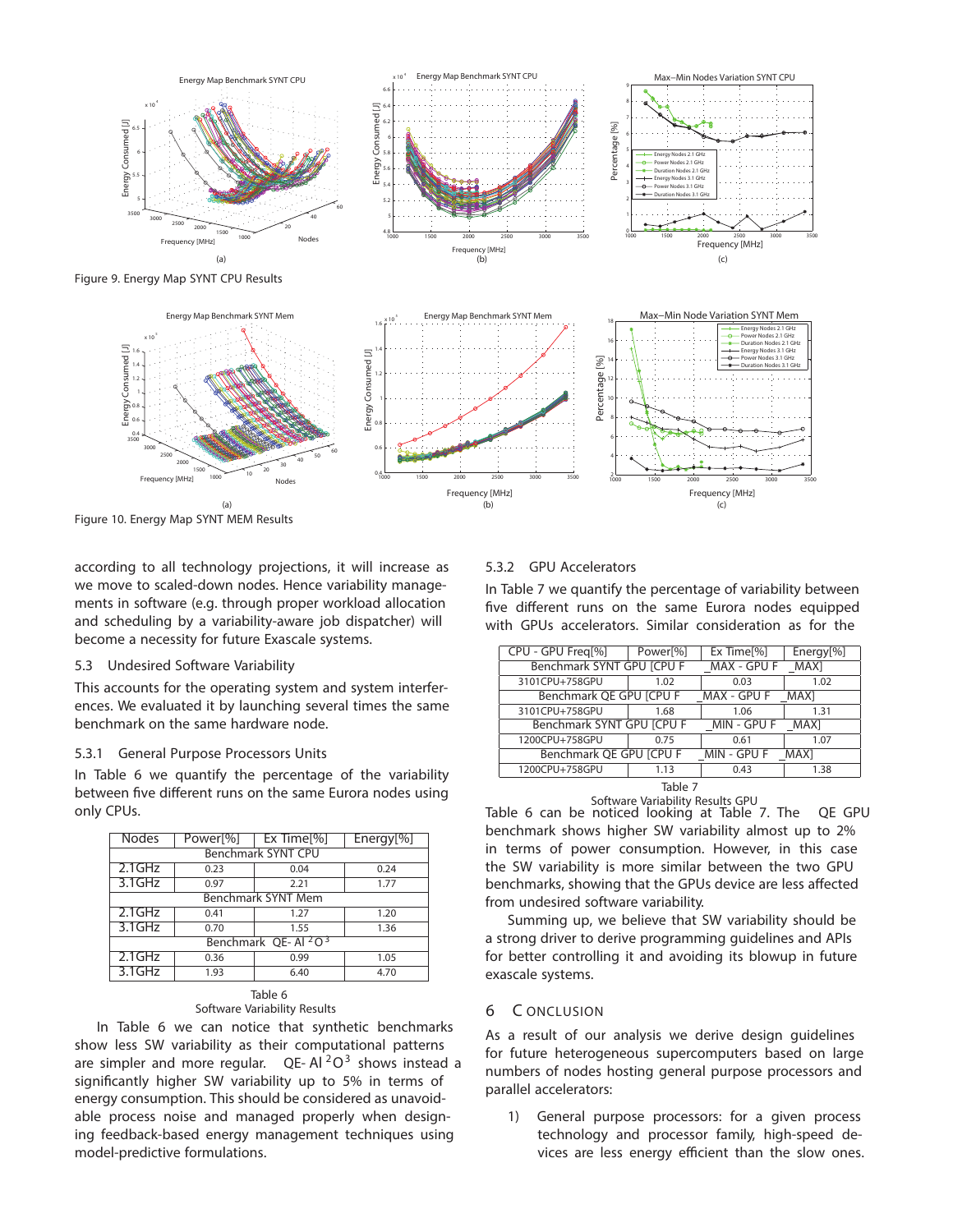

Figure 11. Energy Map SYNT GPU Results

Moreover, we discover that the majority of workloads achieve higher energy efficiency when they do not run at peak performance. Thus, green supercomputers should either be designed with a small portion of high clock frequency processors w.r.t low speed ones to sustain sporadic CPU bound jobs or use only high-speed processors if peak parallel performance is at absolute premium, but downclocking them for the vast majority of real-life workloads.

- 2) We found out that in real applications, GPUs can effectively reduce the energy consumption of the overall benchmark even when partially used. We empirically found out an energy-efficient safe threshold for code usage of the GPU of the 30%, percentage at which the GPU accelerated version of the code start to gain energy efficiency with respect to the CPU one.
- 3) We quantified the impact of combined CPUs and GPUs dynamic voltage and frequency scaling in real HPC workload. We discover that there is a large opportunity for today's and future heterogeneous supercomputer to increase their energy-efficiency by leveraging synergies in between the host's and the accelerator's power management policy.
- 4) We show that (i) in real scenario for a large set of workload and power levels the power-totemperature relation is linear, suggesting that thermal resistance of the materials involved is not influenced by the absolute temperature; (ii) different benchmarks which consume a similar amount of power have different core temperatures. This suggests that thermal control cannot be performed by solely monitoring and controlling the power consumption, i.e. thermal control done by mean of power capping is sub-optimal; (iii) different nominally equal nodes have different package thermal resistance, and that the impact of thermal resistance variability grows at higher power consumption. This leaves opportunities for self-calibrating thermal controllers.
- 5) In addition to thermal variation there is a significant node-to-node energy variability, which is totally induced by a power consumption variability. We measured an energy variation on the CPUs up to 9% which increases to the 15% in DRAM centric bench-

marks and the 9% for GPUs centric benchmarks. This result shows that todays supercomputer can benefit from system-level variability-aware resource management solutions. Their impact will become more relevant in future installations, as variability is foreseen to worsen as the technology scales.

6) We introduced a specific methodology to quantify variability sources that allowed to measure up to 5% of variability on the energy consumption of multiple run of the same real supercomputer benchmark (QE) on the same node with controlled operating point. This variation is 3 times larger than the one present in synthetic benchmarks. This should be considered as unavoidable process noise and managed properly when designing feedbackbased energy management techniques using modelpredictive formulations.

As a final remark, we believe that variability monitoring infrastructure and closed loop variability management will be essential tools to build sustainable future supercomputers. Our future work will focus on building a scalable observation and control infrastructure for future exascale machines featuring hundreds of thousands of heterogeneous computing nodes.

# **ACKNOWLEDGMENTS**

This work was partially supported by the FP7 ERC Advance project MULTITHERMAN (g.a. 291125), the H2020 FETHPC ANTAREX (g.a. 671623) and by the YINS RTD project (no. 20NA21 150939), evaluated by the Swiss NSF and funded by Nano-Tera.ch with Swiss Confederation financing.

#### **R EFERENCES**

- [1] J. Dongarra. Visit to the National University for Defense Technology Changsha, China. *Technical report*, University of Tennessee, 06 2013.
- [2] J. J. Dongarra, H.W. Meuer, E. Strohmaier, et al, "Top500 supercomputer sites." *Supercomputer*, 13:89-111, 1997.
- [3] Feng, Wu-chun, and Kirk W. Cameron, "The green500 list: Encouraging sustainable supercomputing," *Computer*40.12 (2007): 50-55.
- Bergman, Keren, et al., "Exascale computing study: Technology challenges in achieving exascale systems," in *Defense Advanced Research Projects Agency Information Processing Techniques Office* (DARPA IPTO), Tech. Rep 15 (2008).
- [5] K. A. Bowman, et al., "Impact of die-to-die and withindie parameter fluctuations on the maximum clock frequency<br>distribution for gigascale integration," in IEEE J. Soliddistribution for gigascale integration," in *StateCircuits*,vol.37,no.2,pp.183-190,Feb.2002.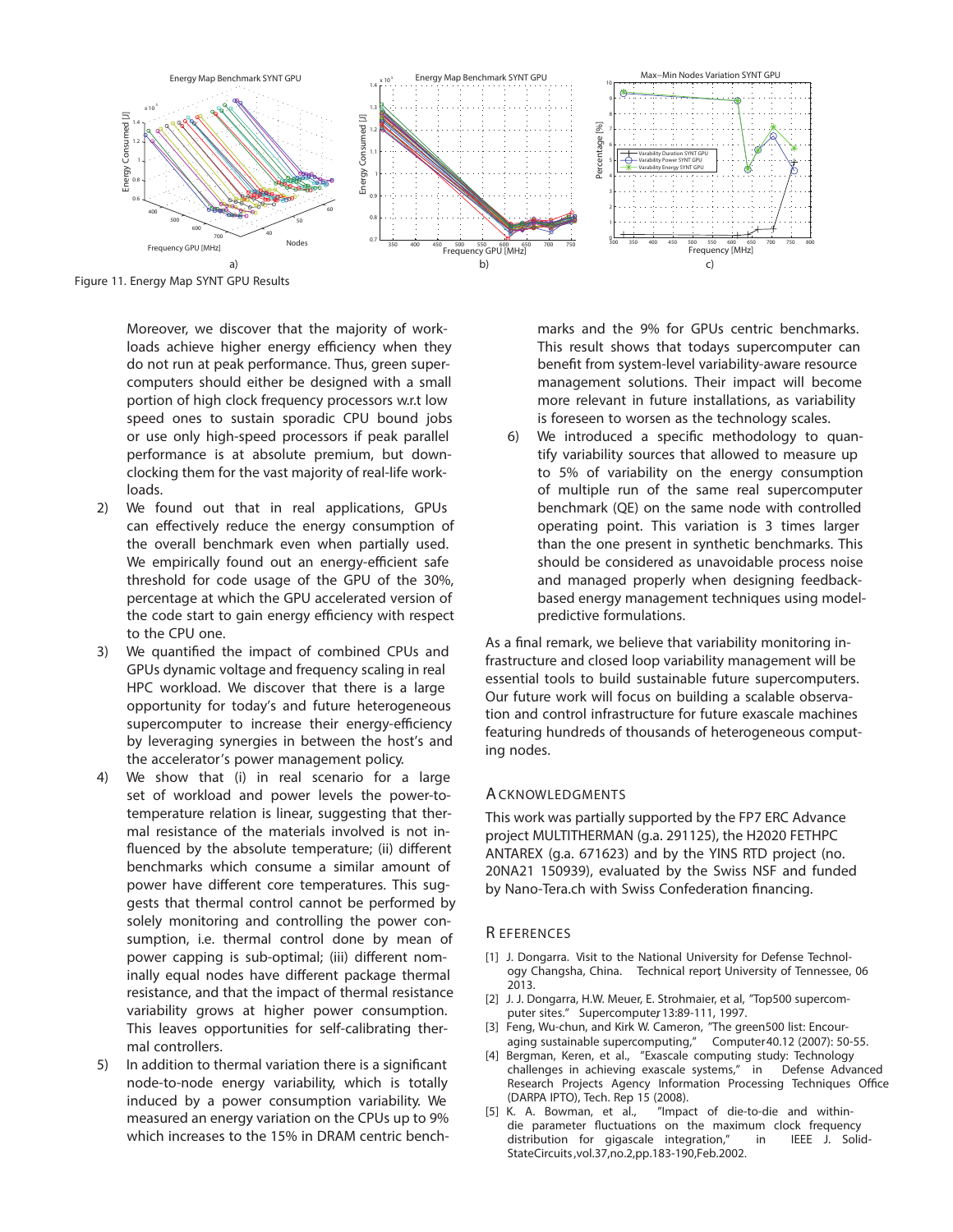- [6] Datta, Animesh, Swarup Bhunia, Jung Hwan Choi, Saibal Mukhopadhyay, and Kaushik Roy, "Speed binning aware design methodology to improve profit under parameter variations," in Design Automation, 2006. Asia and South Pacific Conference on<sup>2006</sup>, pp. 712-717.
- [7] Pang, Liang-Teck, Kun Qian, Costas J. Spanos, and Borivoje Nikoli, "Measurement and analysis of variability in 45 nm strained-Si CMOS technology," in *Solid-State Circuits, IEEE Journal* of 44, no. 8 (2009): 2233-2243.
- [8] P. Mercati, A. Bartolini, F. Paterna, T. S. Rosing, and L. Benini, "Workload and user experience-aware dynamic reliability management in multicore processors," In *Proceedings of the 50th Annual Design Automation Conference*, DAC '13, pages 2:1-2:6, New York, NY, USA, 2013. ACM.
- [9] ACPI, **marging and Mathem Configuration** and Power Interface Specification **Configuration** and Power Interface Specification," Available at: http://www.Intel.com/products/processor/manuals/
- [10] V. Pallipadi and A. Starikovskiy, "The ondemand governor: past, present and future," In *Proceedings of Linux Symposium, vol. 2, pp. 223-238*, 2006.
- [11] C. Zhuo, D. Sylvester, and D. Blaauw, "Process variation and temperature-aware reliability management," in *Design, Automation Test in Europe Conference Exhibition (DATE), 2010* , pages 580-585, march 2010.
- [12] F.Paterna, et al, "Variability-Aware Task Allocation for Energy-Efficient Quality of Service Provisioning in Embedded Streaming Multimedia Applications," in *IEEE Transactions on Computers*, 61(7) July 2012
- [13] Paterna, Francesco, Andrea Acquaviva, and Luca Benini. "Agingaware energy-efficient workload allocation for mobile multimedia platforms." in *Parallel and Distributed Systems, IEEE Transactions on* 24.8 (2013): 1489-1499.
- [14] G. Dhiman, G. Marchetti, and T. Rosing, "Green: A System for Energy-Efficient Management of Virtual Machines," in *ACM TODAES* , 2010.
- [15] D. Lo, et al., "Dynamic Management of TurboMode in Modern Multi-core Chips," in *Proc. HPCA* , 2014, Orlando, USA
- [16] C. Cavazzoni, "EURORA: a European architecture toward exascale," in *Proceedings of the Future HPC Systems: the Challenges of* Power-Constrained Performanc@utureHPC '12), ACM, New York, NY, USA, , Article 1 , 4 pages.
- [17] Krisztin Flautner and Trevor Mudge, "Vertigo: automatic performance-setting for Linux," in *Proceedings of the 5th symposium* on Operating systems design and implementati*(DaSDI '02)*. ACM, New York, NY, USA, 105-116.
- [18] J. Kim, M. Ruggiero, and D. Atienza, "Free cooling-aware dynamic power management for green datacenters." in *Proc. HPCS* International Conference onpages 140-146, 2012.
- [19] P. Giannozzi, et al, J.Phys.:Condens.Matter, 21, 395502 (2009). http://dx.doi.org/10.1088/0953-8984/21/39/395502.
- [20] PRACE. Partnership for Advanced Computing in Europe.
- [21] Pascolo, E. et al., "High Performance Computing Simulation (HPCS)," in *International Conference on High Performance Computing & Simulation* , 2014.
- [22] Multi-GPU CUDA stress test. http://wili.cc/blog/gpu-burn.html
- [23] Rudi, Andrea, et al. "Optimum: Thermal-aware task allocation for heterogeneous many-core devices," in *High Performance Computing & Simulation (HPCS), 2014 International Conference on.* IEEE, 2014.
- [24] Kuhn, Kelin J., "CMOS transistor scaling past 32nm and implications on variation," in *IEEE journal of Advanced Semiconductor Manufacturing Conference*(ASMC). 2010.
- [25] Borkar, Shekhar, et al. "Parameter variations and impact on circuits and microarchitecture," in *Proceedings of the 40th annual* Design Automation ConferenceACM, 2003.
- [26] The Green500 List June 2015, http://www.green500.org/news.
- [27] Borkar, Shekhar., "Designing reliable systems from unreliable components: the challenges of transistor variability and degradation," in *Micro, IEEE 25.6* (2005): 10-16.
- [28] Hassan H. et al,"MOS current mode circuits: analysis, desian. and variability,"in *Very Large Scale Integration (VLSI) Systems* , IEEE Transactions, 2005.
- [29] M. Alam, "Reliability- and process-variation aware design of integrated circuits," in *19th European Symposium on Reliability of Electron Devices, Failure Physics and Analysis* (ESREF 2008).
- [30] Ping Yang, et al, "An Integrated and Efficient Approach for MOS VLSI Statistical Circuit Design," in *Computer-Aided Design of Integrated Circuits and Systems*, IEEE Transactions, January 1986.
- [31] Abu-Rahma, et al, "Variability in VLSI Circuits: Sources and Design Considerations," in *IEEE International Symposium on Circuits and Systems*, 2007.
- [32] Wanner, Lucas, et al. "NSF expedition on variability-aware software: Recent results and contributions," in *it-Information Technology* 57.3 (2015): 181-198.
- [33] Akhil Langer, et al. "Energy-efficient computing for HPC workloads on heterogeneous manycore chips," in *Proceedings of the Sixth International Workshop on Programming Models and Applications for Multicores and Manycores.* (PMAM '15),ACM, 2015.
- [34] Totoni, Ehsan, et al. "Scheduling for HPC Systems with Process Variation Heterogeneity," *PPL Technical Report*, 2014. http://charm. cs. uiuc. edu/media/14-35.
- [35] Svilen Kanev, et al, "Profiling a Warehouse-Scale Computer," in *International Symposium on Computer Architecture*(ISCA). June 2015.
- [36] Davis, et al, "Accounting for variability in large-scale cluster power models," in *Exascale Evaluation and Research Techniques Workshop*(EXERT), 2011.
- [37] Davis, John D., et al, "Including Variability in Large-Scale Cluster Power Models," in *Computer Architecture Letters*11.2 (2012): 29-32.
- [38] Balaji, Bharathan, et al., "Accurate characterization of the variability in power consumption in modern mobile processors," in *Proceedings of the 2012 USENIX conference Power-Aware Computing and Systems*, HotPower. Vol. 12.
- [39] Wilde, Torsten et al, "Taking Advantage of Node Power Variation in Homogenous HPC Systems to Save Energy," in *Springer International Publishing 2015*.
- [40] Geist, Al, and Daniel A. Reed, "A survey of high-performance computing scaling challenges," in *International Journal of High Performance Computing Applications*(2015).
- [41] Kramer, William, and David Skinner, "Consistent Application Performance at the Exascale," in *International Journal of High Performance Computing Applications*23.4 (2009).
- [42] Schroeder, Bianca, and Garth Gibson, "A large-scale study of failures in high-performance computing systems," in *Dependable and Secure Computing*, IEEE Transactions on 7.4 (2010).
- [43] Di Martino et al, "Lessons learned from the analysis of system failures at petascale: The case of blue waters," in *Dependable Systems and Networks (DSN), 2014 44th Annual IEEE/IFIP International Conference on*. IEEE, 2014.
- [44] Wang, Ke and Kulkarni, Abhishek and Lang, Michael and Arnold, Dorian and Raicu, Ioan "Exploring the Design Tradeoffs for Extreme-Scale High-Performance Computing System Software," in *Parallel and Distributed Systems, IEEE Transactions on* , Volume:PP , Issue: 99, (2015).
- [45] Francesco Fraternali, et al, "Quantifying the impact of variability on the energy efficiency for a next-generation ultra-green supercomputer," in *Proceedings of the 2014 international symposium on Low* power electronics and designSLPED '14.
- [46] Feng, Hanhua, Vishal Misra, and Dan Rubenstein, "PBS: a unified priority-based scheduler," in *ACM SIGMETRICS Performance Evaluation Review*. Vol. 35. No. 1. ACM, 2007.
- [47] Reliability simulation in integrated circuit design a whitepaper. www.cadence.com/whitepapers/  $5082<sub>R</sub>$  eliabilitySim  $<sub>F</sub> NL <sub>W</sub>$  P.pdf</sub>
- [48] Goda, Ananth Somayaji, and Gautam Kapila, "Design for degradation: CAD tools for managing transistor degradation mechanisms," in *Quality of Electronic Design. ISQED 2005. Sixth International Symposium on.*IEEE, 2005.
- [49] Carlson, T.E. et al, "Sniper: Exploring the level of abstraction for scalable and accurate parallel multi-core simulation ," in *High Performance Computing, Networking, Storage and Analysis*(SC), 2011 International Conference for , vol., no., pp.1-12, 12-18 Nov. 2011.
- [50] The raw data and more information is available at the following two URLs: www.pdl.cmu.edu/FailureData/ and www.lanl.gov/projects/computerscience/data/, 2006